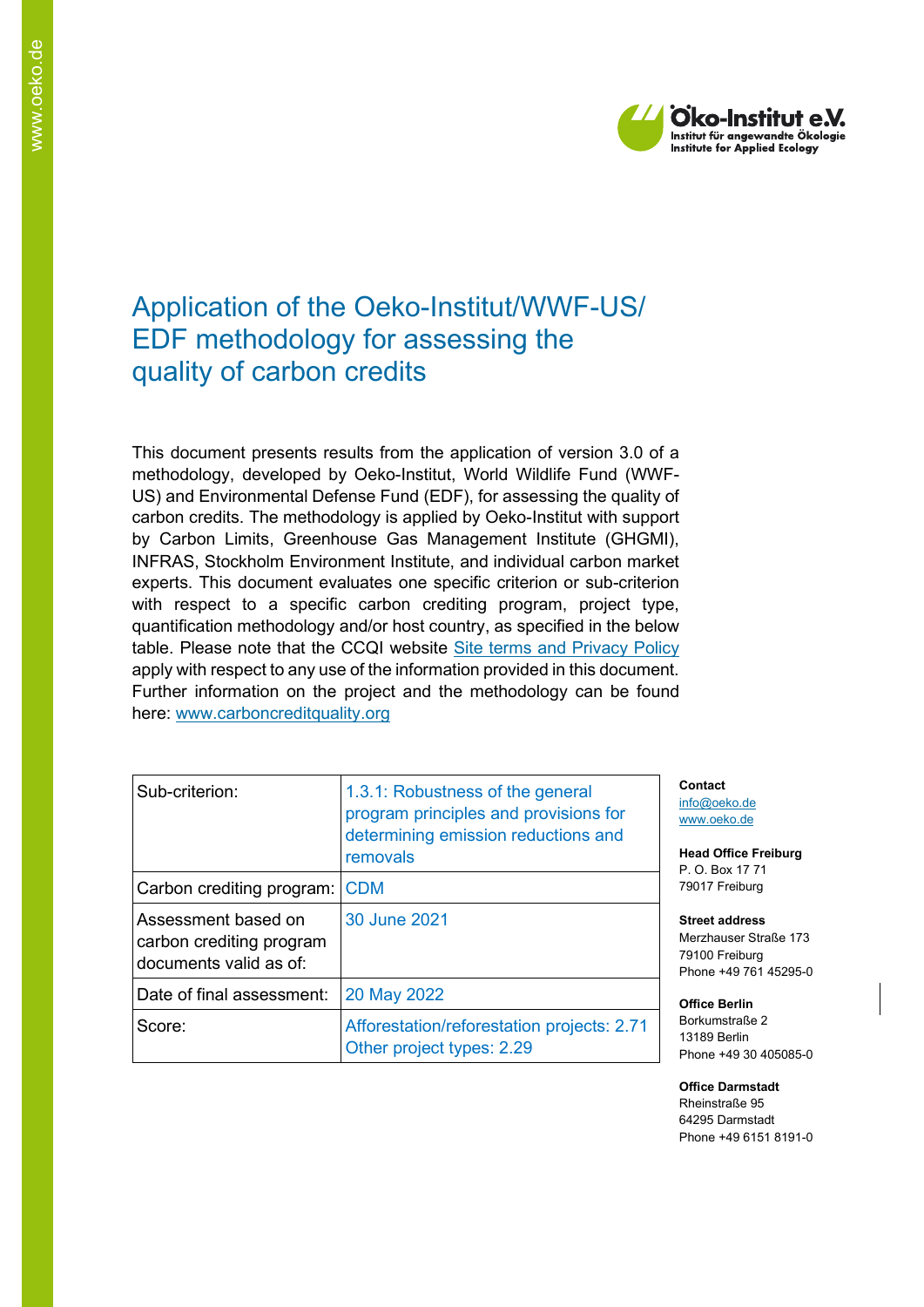# **Assessment**

# **Indicator 1.3.1.1**

## **Relevant scoring methodology provisions**

"The program has quantification methodologies in place and available for use, as well as a process for developing new or updating existing quantification methodologies."

# **Information sources considered**

- 1 CDM-EB70-A36-PROC, Procedure for the development, revision and clarification of baseline and monitoring methodologies and methodological tools, Version 02.1. September 1, 2017. Available [https://cdm.unfccc.int/sunsetcms/storage/contents/stored-file-](https://cdm.unfccc.int/sunsetcms/storage/contents/stored-file-20170830140938685/Meth_proc09.pdf)[20170830140938685/Meth\\_proc09.pdf](https://cdm.unfccc.int/sunsetcms/storage/contents/stored-file-20170830140938685/Meth_proc09.pdf)
- 2 CDM Methodologies, Program Website: https://cdm.unfccc.int/methodologies/index.html. Last accessed February 2<sup>nd</sup>, 2022.

## **Relevant carbon crediting program provisions**

- Provision 1 Source 1, paragraph 4, page 4: "This procedure defines the processes for the development of new methodologies and methodological tools, for the revision of approved methodologies and methodological tools, and for the provision of clarifications of approved methodologies and methodological tools."
- Provision 2 Source 2, CDM Methodologies webpage: The program website includes all methodologies in place and available for use within the CDM program.

# **Assessment outcome**

Yes (2 Points).

# **Justification of assessment**

The CDM program has methodologies in place and available for use (Provision 2) and a process that identifies how to develop, revise, and clarify approved methodologies (Provision 1). The indicator is therefore fulfilled.

# **Indicator 1.3.1.2**

#### **Relevant scoring methodology provisions**

"Approved methodologies (or general program provisions) address the following essential components:

- Applicability or eligibility criteria
- Determination of the project boundary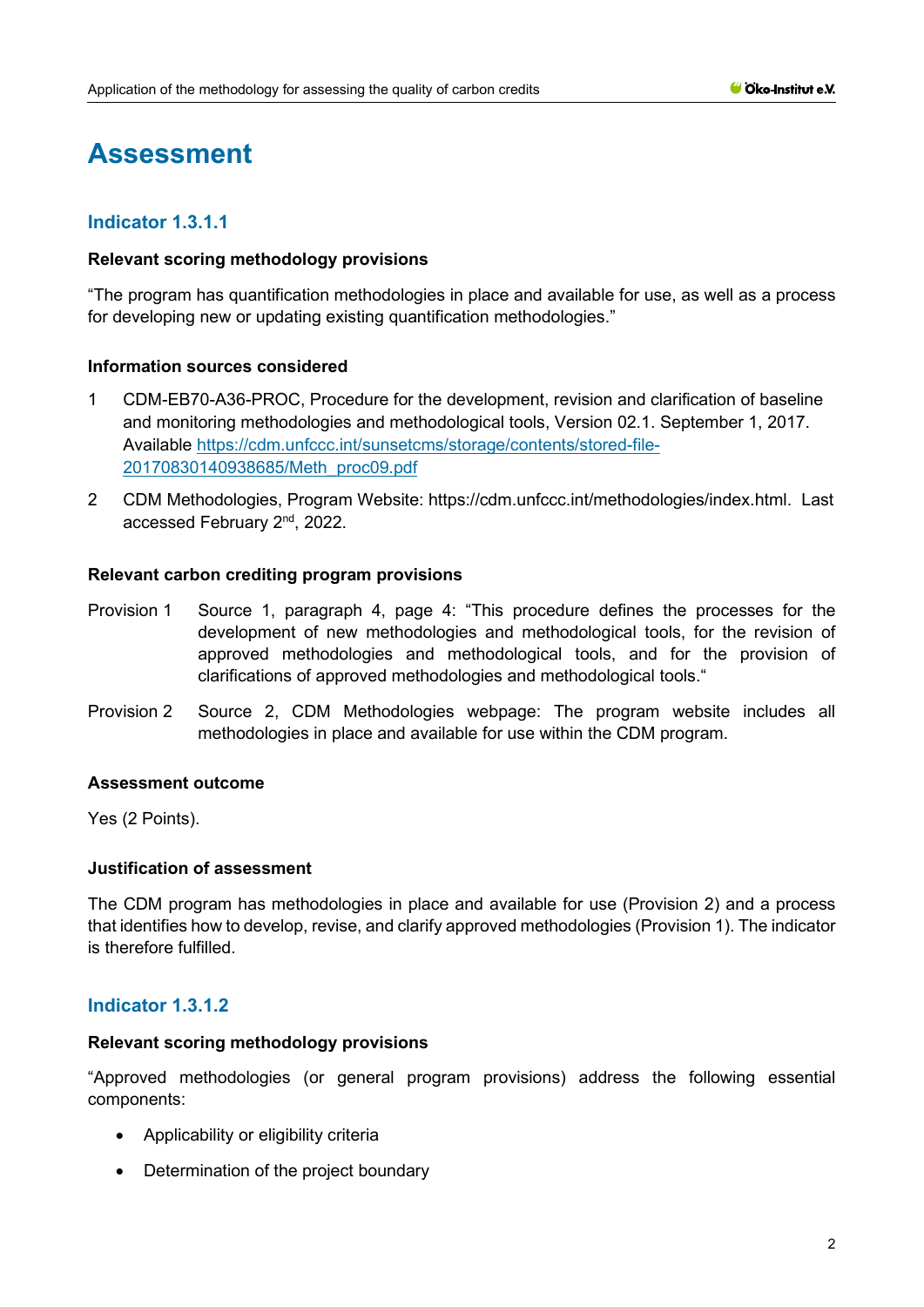- Determination of additionality
- Establishing the baseline scenario
- Quantification of emission reductions
- Monitoring practices"

## **Information sources considered**

- 1 Procedure for the development, revision and clarification of baseline and monitoring methodologies and methodological tools, Version 02.1. CDM-EB70-A36-PROC. September 1, 2017. Available: [https://cdm.unfccc.int/sunsetcms/storage/contents/stored-file-](https://cdm.unfccc.int/sunsetcms/storage/contents/stored-file-20170830140938685/Meth_proc09.pdf)[20170830140938685/Meth\\_proc09.pdf](https://cdm.unfccc.int/sunsetcms/storage/contents/stored-file-20170830140938685/Meth_proc09.pdf)
- 2 New baseline and monitoring methodology initial assessment form, Version 01.0. CDM-PNIA-FORM. 13 June 2013. Available: [https://cdm.unfccc.int/filestorage/6/m/extfile-](https://cdm.unfccc.int/filestorage/6/m/extfile-20130613144203606-meth_form24.pdf/meth_form24.pdf?t=Rm18cjdkejV5fDCnCj_GnOG5sP7SjzIL7ttl)[20130613144203606](https://cdm.unfccc.int/filestorage/6/m/extfile-20130613144203606-meth_form24.pdf/meth_form24.pdf?t=Rm18cjdkejV5fDCnCj_GnOG5sP7SjzIL7ttl) [meth\\_form24.pdf/meth\\_form24.pdf?t=Rm18cjdkejV5fDCnCj\\_GnOG5sP7SjzIL7ttl](https://cdm.unfccc.int/filestorage/6/m/extfile-20130613144203606-meth_form24.pdf/meth_form24.pdf?t=Rm18cjdkejV5fDCnCj_GnOG5sP7SjzIL7ttl)

- Provision 1 Source 1, paragraph 11, page 6: "The project participants of a planned CDM project activity, the coordinating/managing entity of a planned CDM PoA, a DOE, a designated national authority (DNA) or any other stakeholder (hereinafter in section 5.1 referred to as the proponent) may propose a new methodology to the Board by submitting, through a specific interface on the UNFCCC CDM website, the following documents to the secretariat:
	- (a) The duly completed "New baseline and monitoring methodology proposal" form (CDM-PNM FORM);
	- (b) The proposed new methodology using the relevant form (CDM-NM-FORM, CDMSSC-NM-FORM, CDM-AR-NM-FORM or CDM-CCS-NM-FORM);
	- (c) The draft project design document (PDD) of the planned CDM project activity or the draft programme design document (PoA-DD) of the planned PoA that intends to apply the proposed new methodology, using the relevant PDD or PoA-DD form and with at least the following sections of the form and relevant appendices completed, applying the proposed new methodology:
		- (i) For planned CDM project activities:
			- a. Description of project activity;
			- b. Application of selected approved baseline and monitoring methodology;
			- c. Duration and crediting period;
		- (ii) For planned CDM PoAs:
			- a. General description of PoA;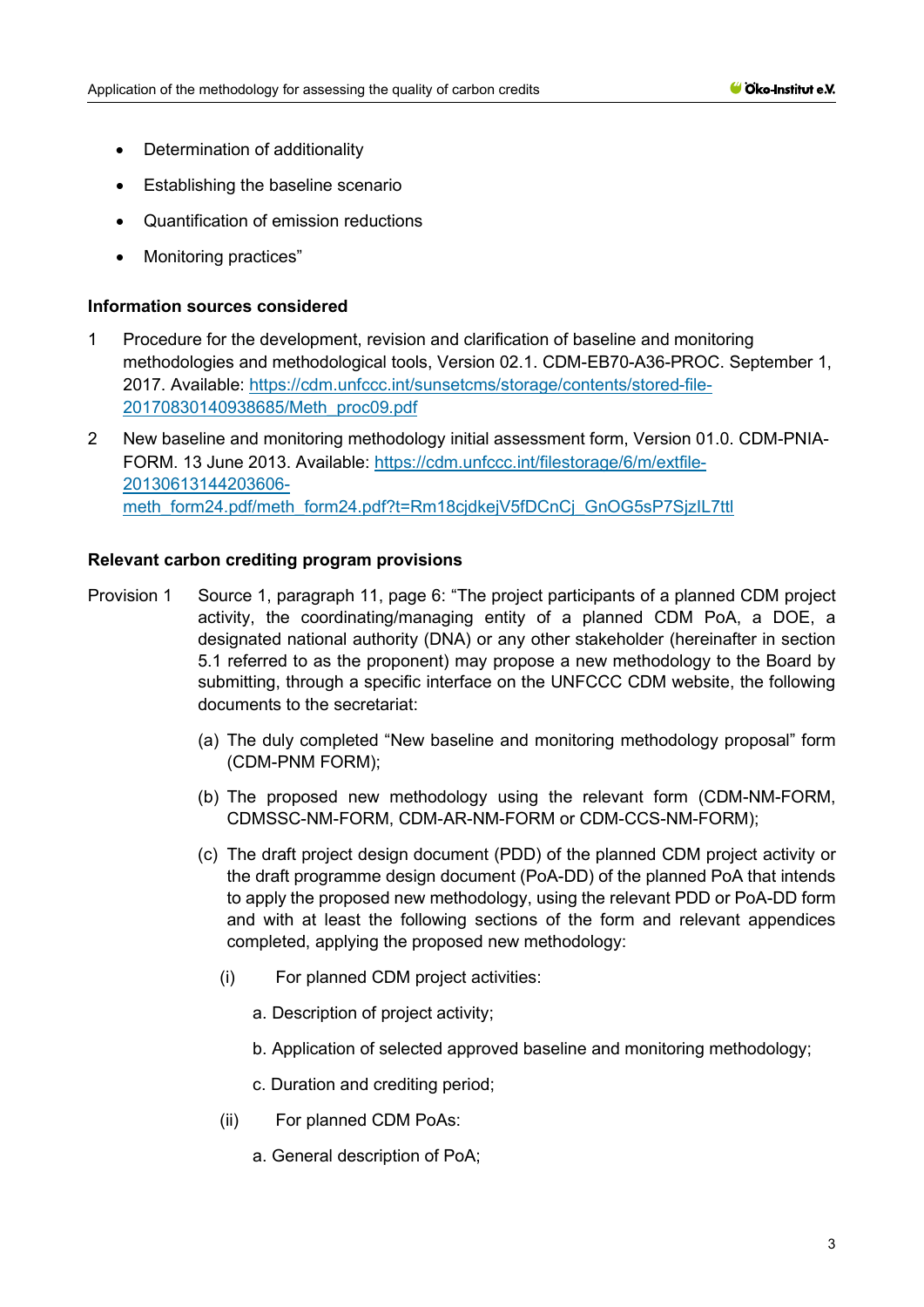- b. Demonstration of additionality and development of eligibility criteria;
- c. Duration of PoA;

d. General description of a generic CPA; e. Application of a baseline and monitoring methodology."

Provision 2 Source 2, no. 3, page 1: "Is the compliance with the applicability conditions of the proposed new methodology possible to demonstrate and validate?

> Are there any environmental integrity1 concerns identified in the applicability conditions of the methodology, for which safeguards are not taken?"

Provision 3 Source 2, no. 4, page 1-2: "Does the proposed new methodology cover all the GHG emission sources and types that are related to the project activities/ programmes of activities covered by the methodology?

Is the project boundary clearly defined in the proposed new methodology?

Are the components of the project activities/ programmes of activities covered by the proposed new methodology and the way they achieve emission reduction/ GHG removal by sinks clearly described?"

- Provision 4 Source 2, no. 5, page 2: "Are the following elements of the proposed new methodology consistent with each other:
	- (d) Baseline approach;
	- (e) Applicability conditions;
	- (f) Project boundary;
	- (g) Baseline emission estimation approach/procedure for estimation of the baseline net GHG removals by sinks;
	- (h) Project emission estimation approach/ procedure for estimation of the actual net GHG removals by sinks;
	- (i) Leakage; and
	- (j) Monitoring methodology."

#### **Assessment outcome**

Yes (1 Point).

# **Justification of assessment**

The new baseline and monitoring methodology proposal form which must be submitted to gain approval of a new methodology (Provision 1) includes explicit mention of required elements that are to be incorporated into any methodology within the CDM program (Provisions 2 to Provision 4). The indicator is therefore fulfilled.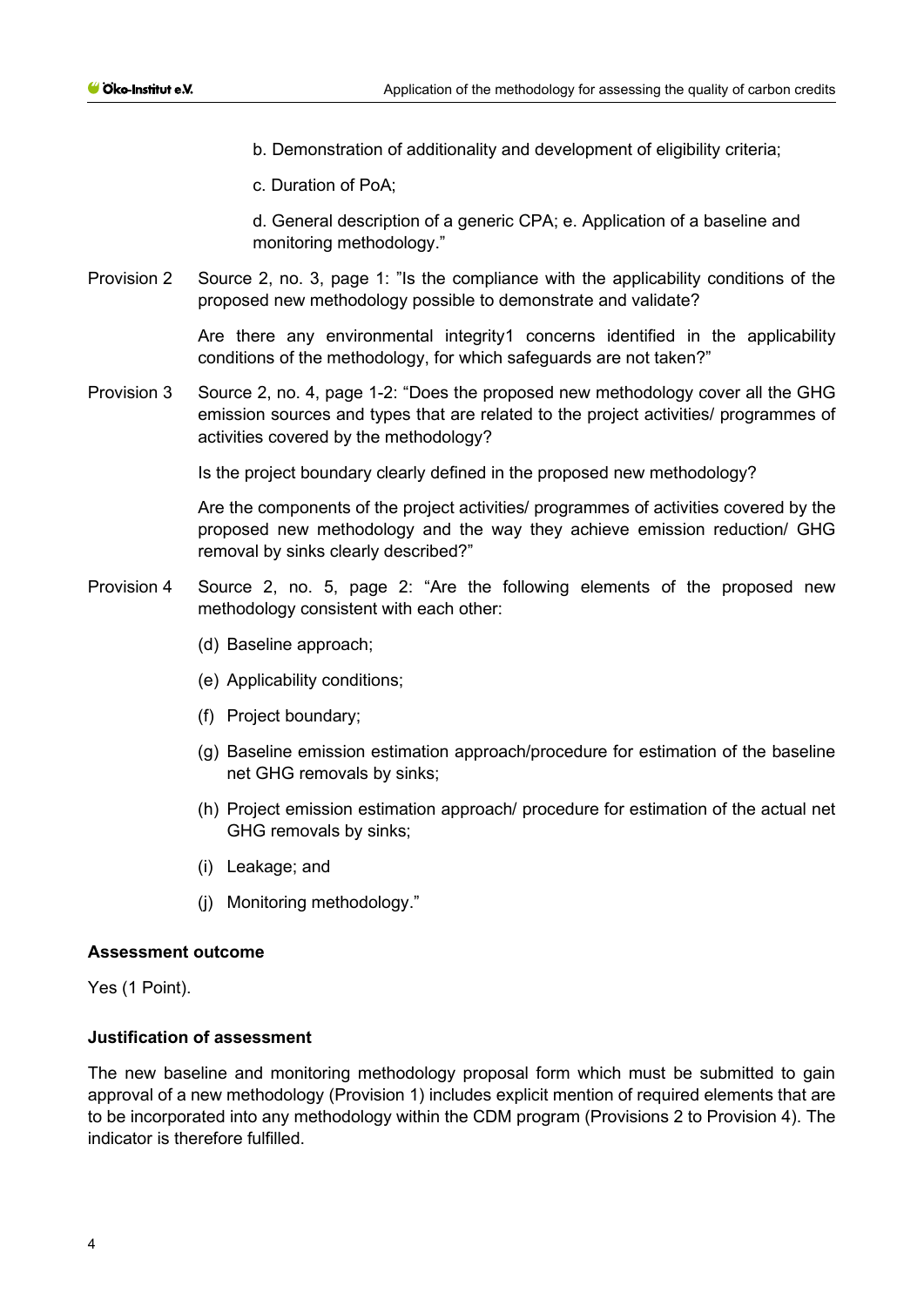# **Indicator 1.3.1.3**

# **Relevant scoring methodology provisions**

"The program requires that, as part of the approval process, new quantification methodologies undergo expert review by an independent technical panel or working group."

# **Information sources considered**

1 Procedure for the development, revision and clarification of baseline and monitoring methodologies and methodological tools, Version 02.1. CDM-EB70-A36-PROC. September 1, 2017. Available: [https://cdm.unfccc.int/sunsetcms/storage/contents/stored-file-](https://cdm.unfccc.int/sunsetcms/storage/contents/stored-file-20170830140938685/Meth_proc09.pdf)[20170830140938685/Meth\\_proc09.pdf](https://cdm.unfccc.int/sunsetcms/storage/contents/stored-file-20170830140938685/Meth_proc09.pdf)

# **Relevant carbon crediting program provisions**

- Provision 1 Source 1, paragraph 21, page 8: "In preparing the draft recommendation, the secretariat may draw upon external expertise, depending on the technical complexity of the proposed new methodology, by selecting a maximum of two independent experts to review the submission. For this purpose, the secretariat shall establish and maintain a roster of experts. If the secretariat does not find suitable and available experts on the roster, it may use the services of experts not included on the roster."
- Provision 2 Source 1, paragraph 22, page 8: "The secretariat shall select two members of the relevant methodological panel or working group and forward the draft recommendation to them for their review. The selected members shall provide input on the draft recommendation within five days of receipt of it."
- Provision 3 Source 1, paragraph 23, page 8: "The secretariat shall finalize the recommendation, taking into account the input from the selected members of the relevant methodological panel or working group, and submit it to the panel or working group for consideration at its meeting in accordance with paragraph 10 above, at the latest seven days before the meeting."
- Provision 4 Source 1, paragraph 24, page 8: "The relevant methodological panel or working group shall consider the recommendation and prepare a draft recommendation to the Board. The panel or working group shall make every effort to conclude its consideration and finalize the recommendation to the Board within three consecutive meetings. The recommendation to the Board shall be to either:
	- (a) Approve the proposed new methodology ("A case"); or
	- (b) Reject the proposed new methodology ("C case")."

# **Assessment outcome**

Yes (2 Points).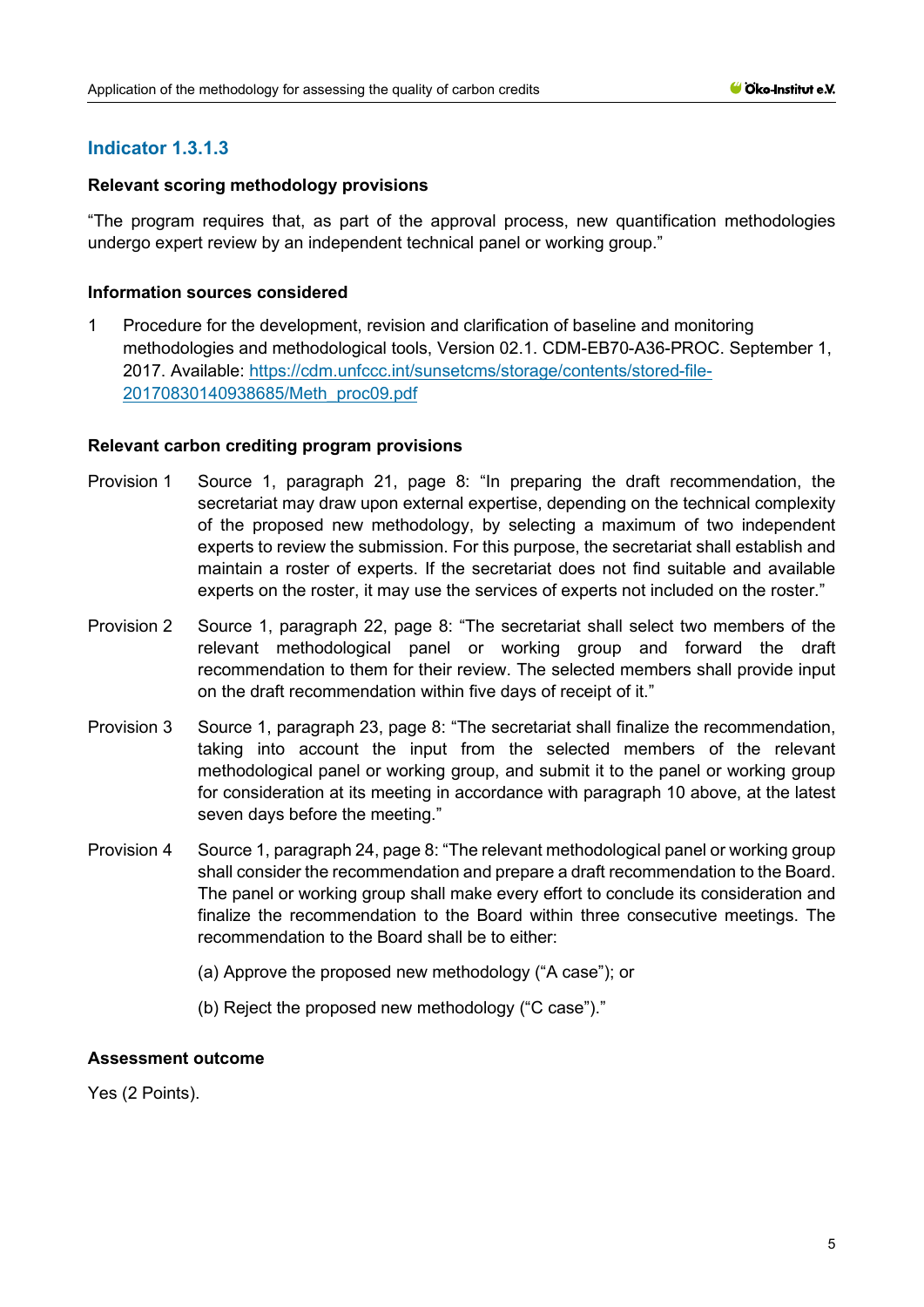# **Justification of assessment**

The above documentation specifies that an expert review and input process exists to evaluate methodologies and that this process may be used to assist in drafting the recommendations, at the discretion of the Secretariat reviewing the proposed methodology (Provisions 1 to 3). Subsequently, a methodological panel or working group of experts will consider a proposed new methodology and make a recommendation to the CDM Executive Board (Provision 4). Therefore, the indicator is fulfilled.

# **Indicator 1.3.1.4**

# **Relevant scoring methodology provisions**

"The program requires that the approval of new quantification methodologies must include a public stakeholder consultation."

# **Information sources considered**

1 Procedure for the development, revision and clarification of baseline and monitoring methodologies and methodological tools, Version 02.1. CDM-EB70-A36-PROC. September 1 2017. Available: [https://cdm.unfccc.int/sunsetcms/storage/contents/stored-file-](https://cdm.unfccc.int/sunsetcms/storage/contents/stored-file-20170830140938685/Meth_proc09.pdf)[20170830140938685/Meth\\_proc09.pdf](https://cdm.unfccc.int/sunsetcms/storage/contents/stored-file-20170830140938685/Meth_proc09.pdf)

## **Relevant carbon crediting program provisions**

- Provision 1 Source 1, paragraph 18, page 7: "If the submission is concluded as qualified for consideration, the secretariat shall issue a unique reference number to the proposed new methodology and make the submission publicly available on the UNFCCC CDM website for global stakeholder consultation. The duration of the period for submission of comments for the global stakeholder consultation shall be 15 days. After this period, the secretariat shall make the comments received publicly available on the UNFCCC CDM website."
- Provision 2 Source 1, paragraph 43, page 11: "The secretariat shall make the draft recommendation to the Board publicly available on the UNFCCC CDM website for global stakeholder consultation. The duration of the period for submission of comments for the global stakeholder consultation shall be 15 days. After this period, the secretariat shall make all comments received publicly available on the UNFCCC CDM website."

# **Assessment outcome**

Yes (2 Points).

# **Justification of assessment**

The above provisions specify that public stakeholder input is a part of the methodology approval process (Provision 1 and Provision 2). The indicator is therefore fulfilled.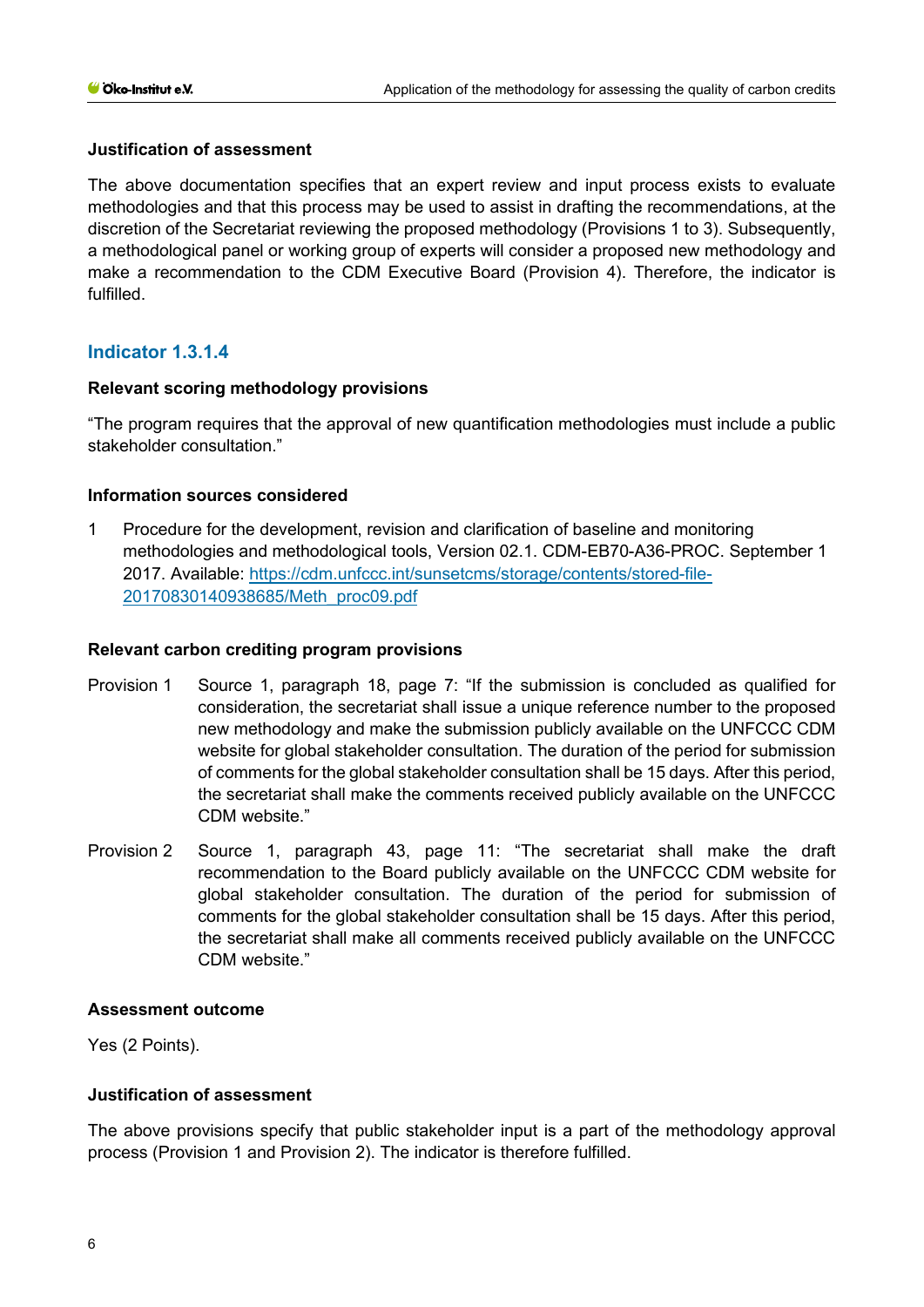# **Indicator 1.3.1.5**

# **Relevant scoring methodology provisions**

"The program requires that all quantification methodologies be reviewed and updated at least every five years to verify that they continue ensuring environmental integrity. The program may provide for exceptions from this rule (e.g. in case of rarely used quantification methodologies or if the review is pending due to forthcoming decisions by other bodies such as governments or guidance setting institutions)." 

# **Information sources considered**

1 Procedure for the development, revision and clarification of baseline and monitoring methodologies and methodological tools, Version 02.1. CDM-EB70-A36-PROC. September 1, 2017. Available: [https://cdm.unfccc.int/sunsetcms/storage/contents/stored-file-](https://cdm.unfccc.int/sunsetcms/storage/contents/stored-file-20170830140938685/Meth_proc09.pdf)[20170830140938685/Meth\\_proc09.pdf](https://cdm.unfccc.int/sunsetcms/storage/contents/stored-file-20170830140938685/Meth_proc09.pdf)

# **Relevant carbon crediting program provisions**

- Provision 1 Source 1, paragraph 73, page 16: "The Board may, taking into account the appendix to this procedure, decide to revise an approved methodology (including an approved consolidated methodology) or methodological tool at any time." […]
- Provision 2 Source 1, paragraph 74, page 17: "A methodological panel or working group, or the secretariat, may, taking into account the appendix to this procedure, propose that the Board revise an approved methodology (including an approved consolidated methodology) or methodological tool at any time.[…]"

# **Assessment outcome**

No (0 Points).

# **Justification of assessment**

The carbon crediting program's provisions provide for updating methodologies anytime (Provisions 1 and 2). However, there is no requirement to update them periodically within defined timeframes. The indicator is therefore not fulfilled.

# **Indicator 1.3.1.6**

# **Relevant scoring methodology provisions**

"The program has procedures in place to suspend the use of quantification methodologies in cases where new information, such as new scientific studies, indicate that emission reductions or removals are being over-estimated or that additionality may not be ensured."

# **Information sources considered**

1 Procedure for the development, revision and clarification of baseline and monitoring methodologies and methodological tools, Version 02.1. CDM-EB70-A36-PROC. September 1,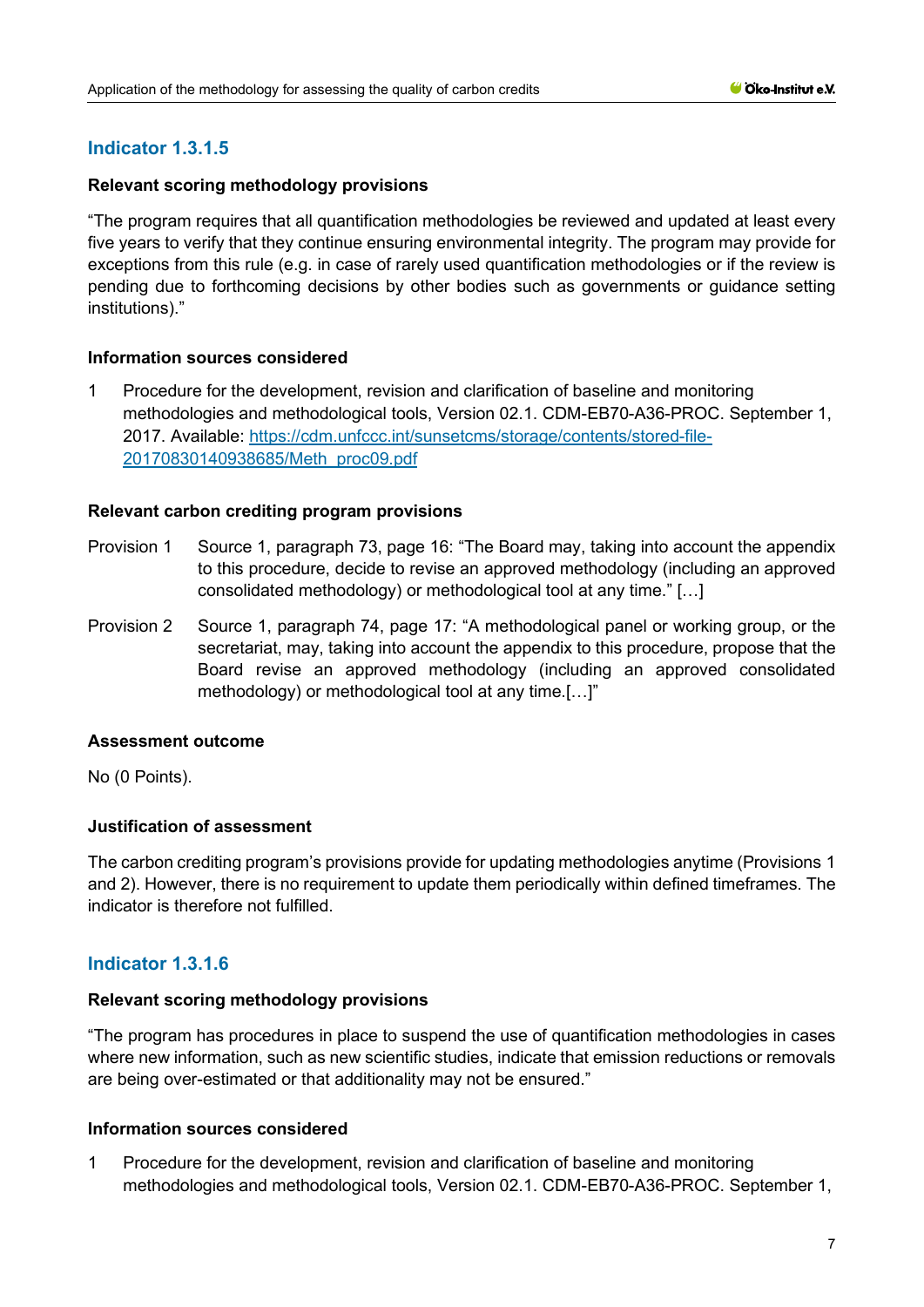2017. Available: [https://cdm.unfccc.int/sunsetcms/storage/contents/stored-file-](https://cdm.unfccc.int/sunsetcms/storage/contents/stored-file-20170830140938685/Meth_proc09.pdf)[20170830140938685/Meth\\_proc09.pdf](https://cdm.unfccc.int/sunsetcms/storage/contents/stored-file-20170830140938685/Meth_proc09.pdf)

- Provision 1 Source 1, paragraph 73, page 16-17: "The Board may, taking into account the appendix to this procedure, decide to revise an approved methodology (including an approved consolidated methodology) or methodological tool at any time. In this case, the Board shall also decide to:
	- (a) Put on hold the approved methodology or methodological tool, with immediate effect. In this case, DOEs shall not submit, through a dedicated interface on the UNFCCC CDM website, any PDD or PoA-DD for global stakeholder consultation, any request for registration or any request for renewal of crediting period of a project activity or PoA applying the methodology or methodological tool from the day following the date of publication of the Board's meeting report containing the decision;
	- (b) Put on hold the approved methodology or methodological tool, with a grace period of 28 days. In this case, DOEs shall not submit, through a dedicated interface on the UNFCCC CDM website, any PDD or PoA-DD for global stakeholder consultation, any request for registration or any request for renewal of crediting period of a project activity or PoA, applying the methodology or methodological tool any more than 28 days following the date of publication of the Board's meeting report containing the decision; or
	- (c) Maintain the current version of the approved methodology or methodological tool until the expiry of its validity, in accordance with paragraphs 88−90 below."
- Provision 2 Source 1, paragraph 74, page 17: "A methodological panel or working group, or the secretariat, may, taking into account the appendix to this procedure, propose that the Board revise an approved methodology (including an approved consolidated methodology) or methodological tool at any time. If the panel or working group or the secretariat considers that the current version of the methodology or methodological tool should be put on hold, it shall recommend so to the Board. In these cases, the Board shall consider the proposal and/or the recommendation, and decide whether to revise and/or to put on hold the current version of the methodology or methodological tool in accordance with paragraph 73 above."
- Provision 3 Source 1, Appendix, paragraph 2, page 24: "A revision is the modification of an approved methodology or methodological tool in order to improve it or broaden its scope and applicability.
- Provision 4 Source 1, Appendix, paragraph 3, page 24: "A revision of an approved methodology or methodological tool may be carried out if one or more of the following conditions apply:
	- (a) New or generally accepted scientific evidence indicates that emission reductions or removal enhancements will be overestimated or underestimated based on the approved methodology or methodological tool or that the reductions or enhancements may not be real, measurable and verifiable;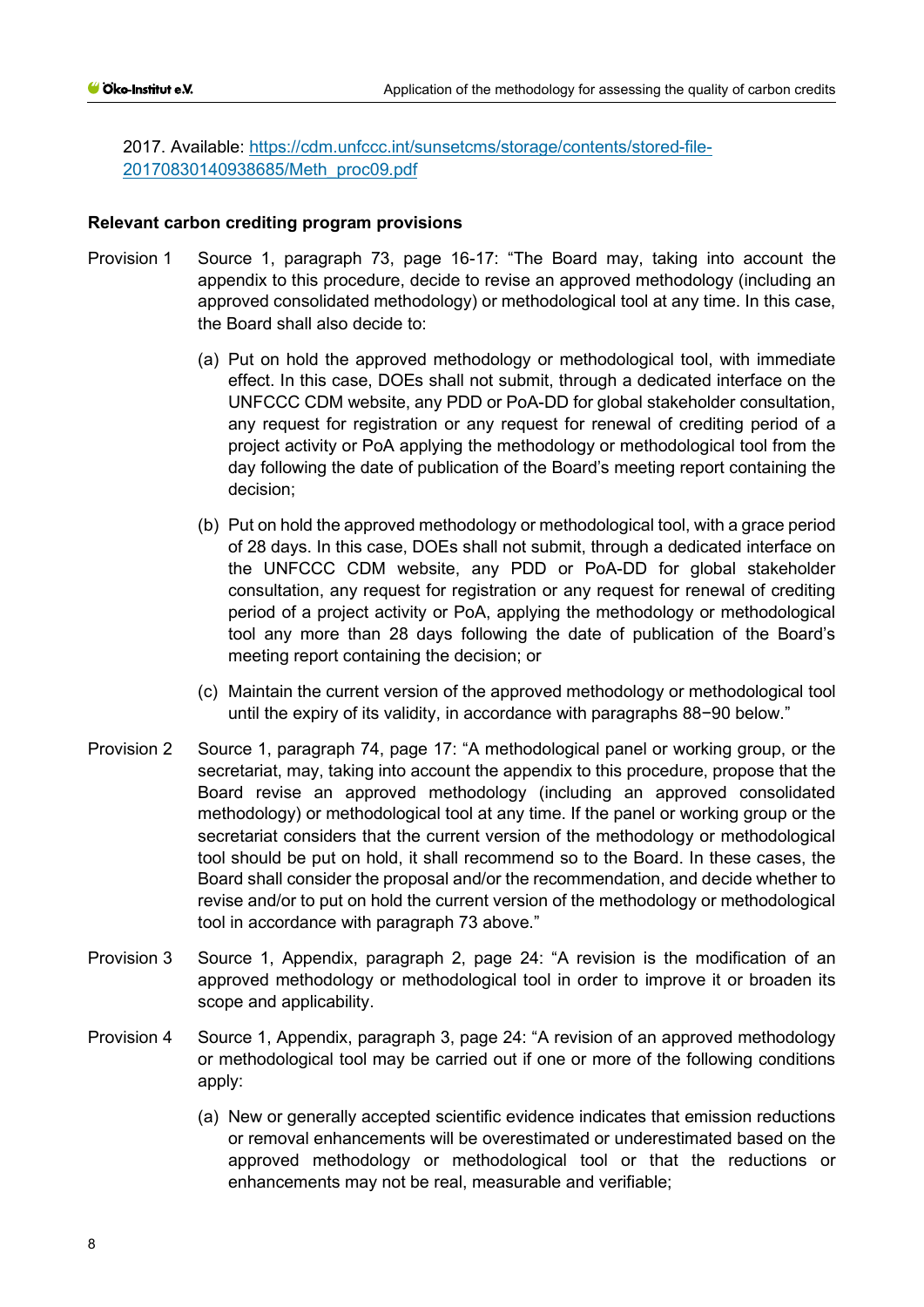- (b) The applicability conditions require broadening to include more potential project activity types or conditions for use;
- (c) There are identified inconsistencies, errors and/or ambiguities in the language and/or formulae used within or between methodologies or methodological tools;
- (d) Further simplification (e.g. default values) is required to improve the userfriendliness of the approved methodology or methodological tool;
- (e) Key issues clarified through a request for clarification of the approved methodology or methodological tool in accordance with section 8 of this procedure are required to be incorporated in the approved methodology or methodological tool;
- (f) There are changes to a methodological tool to which an approved methodology refers to and the changes affect the provisions of the methodology. "

## **Assessment outcome**

Yes (1 Point).

# **Justification of assessment**

The CDM Executive Board may decide at any time to revise methodologies. When taking such a decision, the Board may also decide to put an existing methodology on hold (Provisions 1 and 3). The provisions further specify that a hold can be effective immediately or with a grace period. Putting a methodology on hold is considered equivalent to a suspension of the methodology for the purposes of evaluating this indicator. Revision requests can be made because of new or generally accepted scientific evidence (Provision 4). The indicator is therefore fulfilled.

# **Indicator 1.3.1.7**

#### **Relevant scoring methodology provisions**

"The program clearly defines that a carbon credit unit represents one metric ton of  $CO<sub>2</sub>$  equivalent of GHG emission reductions or removals and identifies the underlying GWP values used to calculate the  $CO<sub>2</sub>$  equivalence (e.g., the source of the GWP value and the time horizon used)."

#### **Information sources considered**

1 Glossary CDM Terms, version 10.0. CDM-EB07-A04-GLOS. 12 September 2019. Available: [https://cdm.unfccc.int/Reference/Guidclarif/glos\\_CDM.pdf](https://cdm.unfccc.int/Reference/Guidclarif/glos_CDM.pdf)

#### **Relevant carbon crediting program provisions**

Provision 1 Source 1, term "CER (certified emission reduction)", page 9: "A unit issued for GHG emission reductions from CDM project activities or PoAs (non-A/R) in accordance with the CDM rules and requirements, which is equal to one metric tonne of carbon dioxide equivalent, calculated using global warming potentials defined by decision 2/CP.3 or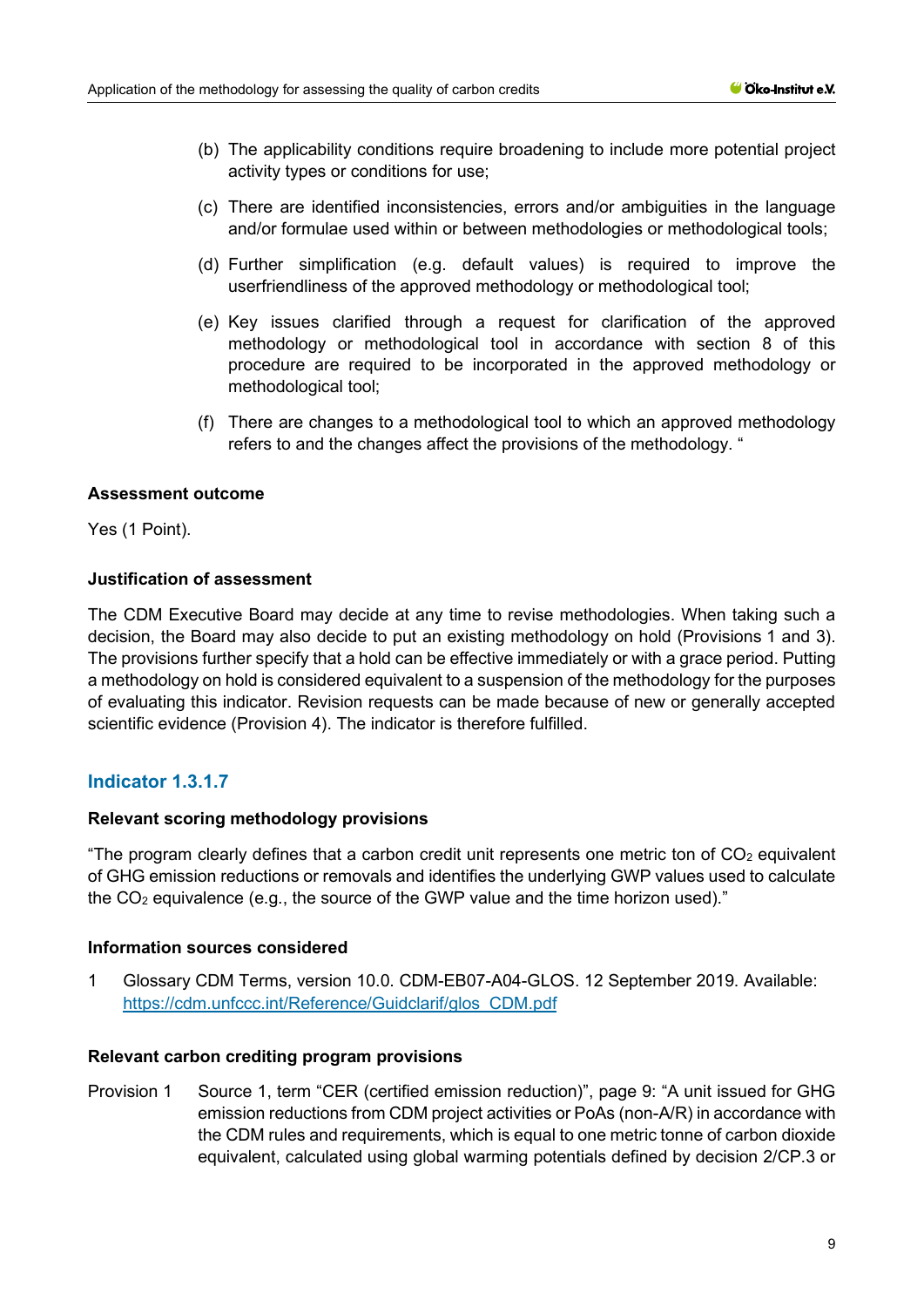as subsequently revised in accordance with Article 5 of the Kyoto Protocol. See also the definitions for "lCER" and "tCER"."

## **Assessment outcome**

Yes (1 Point).

## **Justification of assessment**

Provision 1 specifies that the indicator is fulfilled.

# **Indicator 1.3.1.8**

## **Relevant scoring methodology provisions**

"The program requires in its general program provisions (rather than only in its specific quantification methodologies) that emission reductions or removals be determined in a conservative manner (rather than using the most accurate estimate) to ensure that emission reductions or removals are not overestimated (this prioritization of conservativeness over accuracy acknowledges that uncertainty exists with even the most accurate estimates)

OR

The program requires in its general program provisions (rather than only in its specific quantification methodologies) that emission reductions or removals be determined in a conservative manner (rather than using the most accurate estimate) to ensure that emission reductions or removals are not overestimated, unless emission reductions or removals can be determined with a very high accuracy, in which case no conservativeness needs to be included in the quantification."

# **Information sources considered**

- 1 CDM project standard for project activities, Version 02.0. CDM-EB93-A04-STAN. 29 November 2018. Available: [https://cdm.unfccc.int/sunsetcms/storage/contents/stored-file-](https://cdm.unfccc.int/sunsetcms/storage/contents/stored-file-20181221092046526/Reg_stan04v02.pdf)[20181221092046526/Reg\\_stan04v02.pdf](https://cdm.unfccc.int/sunsetcms/storage/contents/stored-file-20181221092046526/Reg_stan04v02.pdf)
- 2 Decision 3/CMP.1: Modalities and procedures for a clean development mechanism as defined in Article 12 of the Kyoto Protocol. ANNEX Modalities and procedures for a clean development mechanism. 30 March 2006. Available: [https://cdm.unfccc.int/Reference/COPMOP/08a01\\_abbr.pdf](https://cdm.unfccc.int/Reference/COPMOP/08a01_abbr.pdf)

- Provision 1 Source 1, paragraph 18, page 8: "Reduce bias and uncertainties as far as it is practical/cost-effective, or otherwise use conservative assumptions, values and procedures to ensure that GHG emission reductions or net anthropogenic GHG removals are not overestimated."
- Provision 2 Source 1, paragraph 76, page 20: "The project participants shall ensure that the application of default data in the estimation of GHG emission reductions or net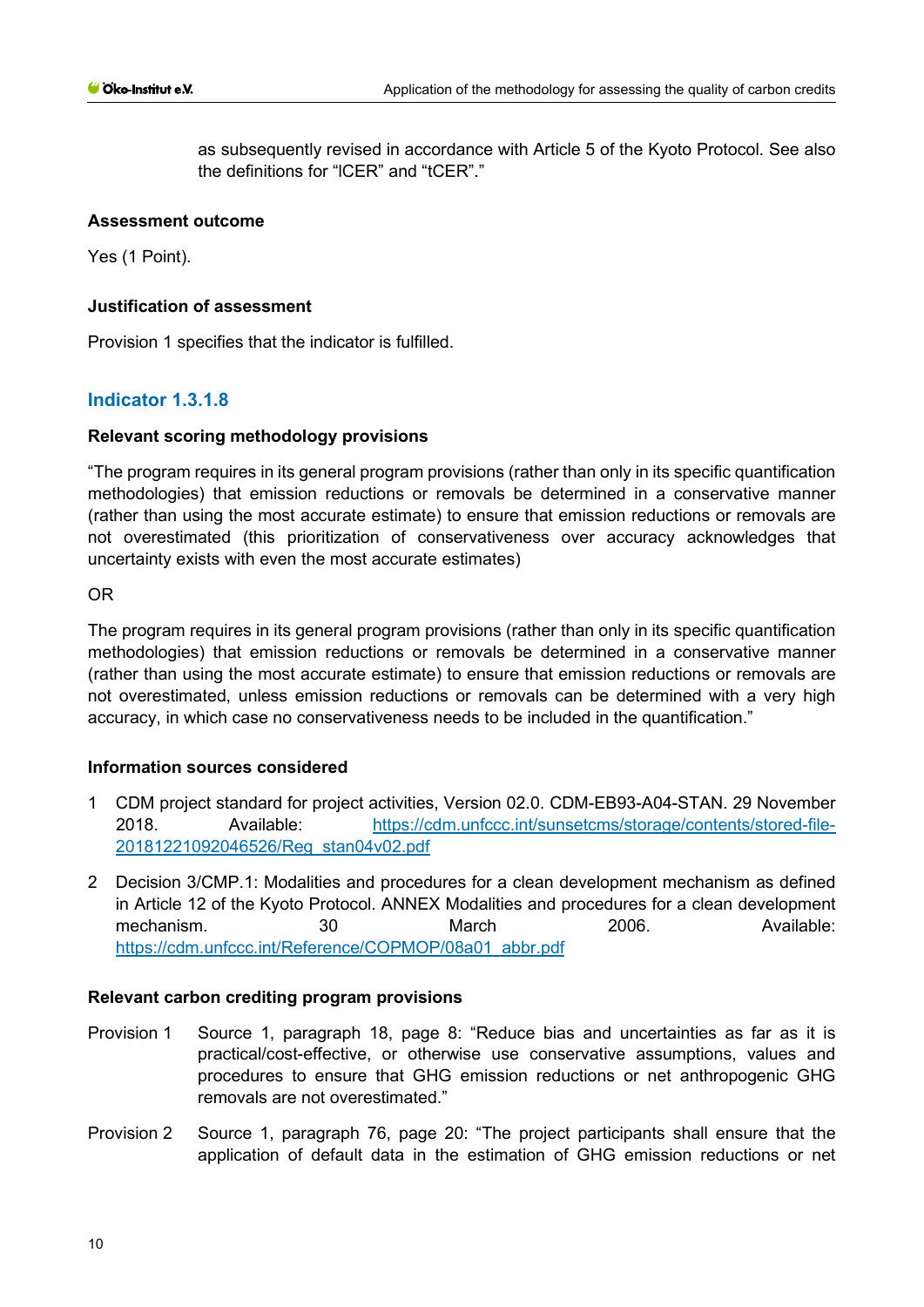anthropogenic GHG removals for the proposed CDM project activity results in conservative estimates."

- Provision 3 Source 2, paragraph 45., page 16: "A baseline shall be established:
	- (a) By project participants in accordance with provisions for the use of approved and new methodologies, contained in decision 17/CP.7, the present annex and relevant decisions of the COP/MOP;
	- (b) In a transparent and conservative manner regarding the choice of approaches, assumptions, methodologies, parameters, data sources, key factors and additionality, and taking into account uncertainty;
	- (c) On a project-specific basis;
	- (d) In the case of small-scale CDM project activities which meet the criteria specified in decision 17/CP.7 and relevant decisions by the COP/MOP, in accordance with simplified procedures developed for such activities;
	- (e) Taking into account relevant national and/or sectoral policies and circumstances, such as sectoral reform initiatives, local fuel availability, power sector expansion plans, and the economic situation in the project sector."
- Provision 4 Source 2, Appendix C, page 25: "The appropriate level of standardization of methodologies to allow a reasonable estimation of what would have occurred in the absence of a project activity wherever possible and appropriate. Standardization should be conservative in order to prevent any overestimation of reductions in anthropogenic emissions."

#### **Assessment outcome**

The first condition applies (2 Points).

#### **Justification of assessment**

The program establishes conservativeness as a key principle for calculations of emission reductions caused by project activities (Provision 1 to 4). Therefore, the first of the two conditions is fulfilled.

# **Indicator 1.3.1.9**

#### **Relevant scoring methodology provisions**

"The program requires in its general program provisions that, before approving a methodology, the level of uncertainty of emission reductions and removals is identified, or that a provision is included in the methodology requiring that each project applying the methodology must determine the level of uncertainty in quantifying the emission reductions or removals."

#### **Information sources considered**

1 Procedure for the development, revision and clarification of baseline and monitoring methodologies and methodological tools, Version 02.1. CDM-EB70-A36-PROC. September 1,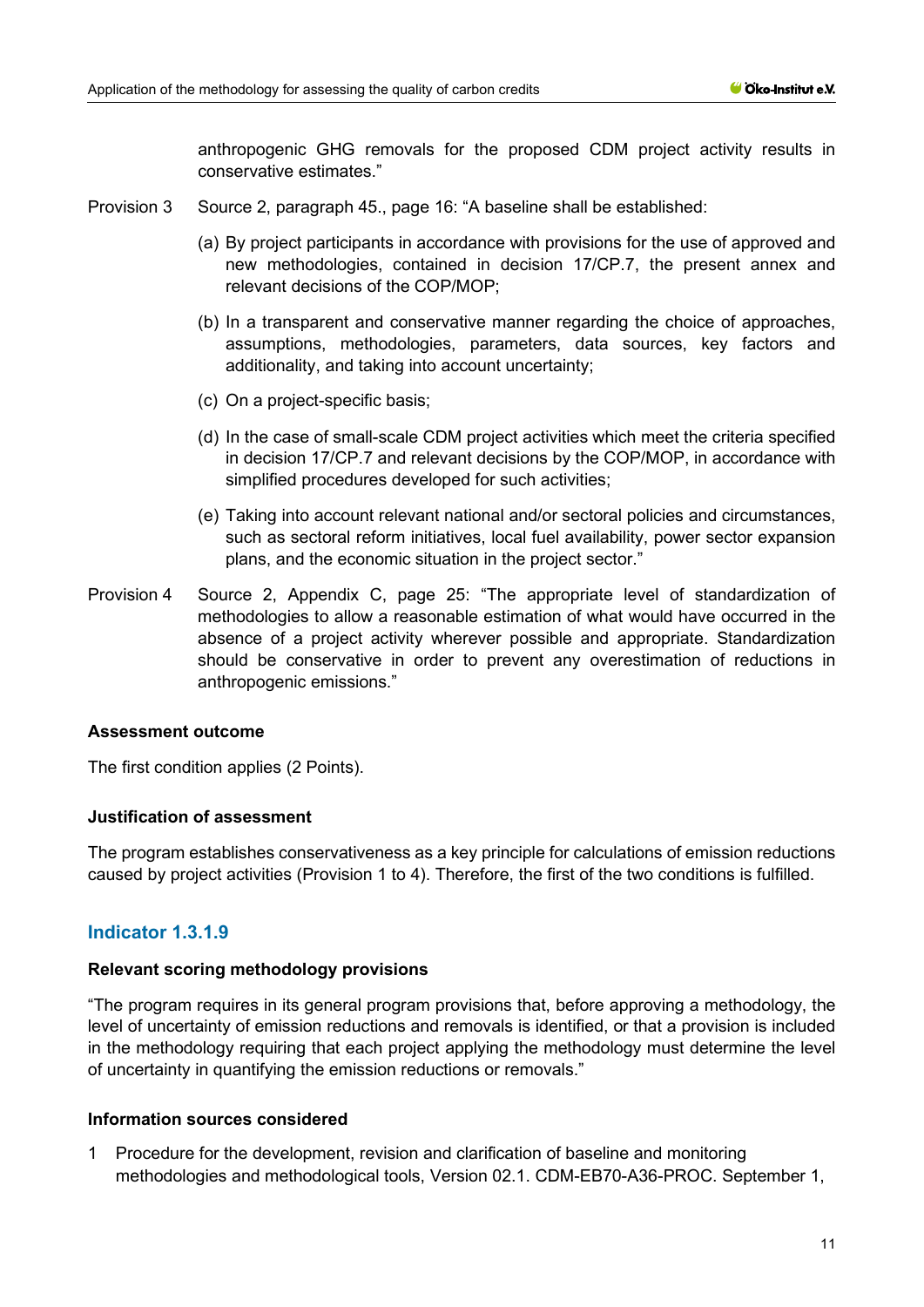2017. Available: [https://cdm.unfccc.int/sunsetcms/storage/contents/stored-file-](https://cdm.unfccc.int/sunsetcms/storage/contents/stored-file-20170830140938685/Meth_proc09.pdf)[20170830140938685/Meth\\_proc09.pdf](https://cdm.unfccc.int/sunsetcms/storage/contents/stored-file-20170830140938685/Meth_proc09.pdf)

- 2 Decision 3/CMP.1: Modalities and procedures for a clean development mechanism as defined in Article 12 of the Kyoto Protocol. ANNEX Modalities and procedures for a clean development mechanism. 30 March 2006. Available: [https://cdm.unfccc.int/Reference/COPMOP/08a01\\_abbr.pdf](https://cdm.unfccc.int/Reference/COPMOP/08a01_abbr.pdf)
- 3 CDM project standard for project activities, Version 02.0. CDM-EB93-A04-STAN. 29 November 2018. Available: [https://cdm.unfccc.int/sunsetcms/storage/contents/stored-file-](https://cdm.unfccc.int/sunsetcms/storage/contents/stored-file-20181221092046526/Reg_stan04v02.pdf)[20181221092046526/Reg\\_stan04v02.pdf](https://cdm.unfccc.int/sunsetcms/storage/contents/stored-file-20181221092046526/Reg_stan04v02.pdf)
- 4 New baseline and monitoring methodology initial assessment form, Version 01.0. CDM-PNIA-FORM. 13 June 2013. Available: [https://cdm.unfccc.int/filestorage/6/m/extfile-](https://cdm.unfccc.int/filestorage/6/m/extfile-20130613144203606-meth_form24.pdf/meth_form24.pdf?t=Z3N8cjdlMjQzfDBE3-ZUlw3l5D5xmKcU7sy-)[20130613144203606-meth\\_form24.pdf/meth\\_form24.pdf?t=Z3N8cjdlMjQzfDBE3-](https://cdm.unfccc.int/filestorage/6/m/extfile-20130613144203606-meth_form24.pdf/meth_form24.pdf?t=Z3N8cjdlMjQzfDBE3-ZUlw3l5D5xmKcU7sy-) [ZUlw3l5D5xmKcU7sy-](https://cdm.unfccc.int/filestorage/6/m/extfile-20130613144203606-meth_form24.pdf/meth_form24.pdf?t=Z3N8cjdlMjQzfDBE3-ZUlw3l5D5xmKcU7sy-)
- 5 ACM0001 Version 19.0: Large-scale Consolidated Methodology Flaring or use of landfill gas. Available: <https://cdm.unfccc.int/methodologies/DB/JPYB4DYQUXQPZLBDVPHA87479EMY9M>
- 6 AR-ACM0003 Version 02.0: A/R Large-scale Consolidated Methodology Afforestation and reforestation of lands except wetlands. Available: <https://cdm.unfccc.int/methodologies/DB/C9QS5G3CS8FW04MYYXDFOQDPXWM4OE>
- 7 AMS-III.G Version 10.0: Small-scale Methodology Landfill methane recovery <https://cdm.unfccc.int/methodologies/DB/0KHNES8D09H134V3TZDQ47C3LQL3H2>
- 8 AMS-II.G Version 12.0: Small-scale Methodology Energy efficiency measures in thermal applications of non-renewable biomass <https://cdm.unfccc.int/methodologies/DB/10PELMPDW951SVSW1B2NRCQEBAX96C>

- Provision 1 Source 2, paragraph 45., page 16: "A baseline shall be established:
	- (a) By project participants in accordance with provisions for the use of approved and new methodologies, contained in decision 17/CP.7, the present annex and relevant decisions of the COP/MOP;
	- (b) In a transparent and conservative manner regarding the choice of approaches, assumptions, methodologies, parameters, data sources, key factors and additionality, and taking into account uncertainty;
	- (c) On a project-specific basis."
- Provision 2 Source 3, paragraph 79, page 20: "Measured data with high levels of uncertainty shall be compared with data from other sources to check the consistency."
- Provision 3 Source 3, paragraph 81, page 21: "The monitoring plan shall include all data, parameters and related information required by the applied methodologies, the applied standardized baselines and the other applied methodological regulatory documents, including: […]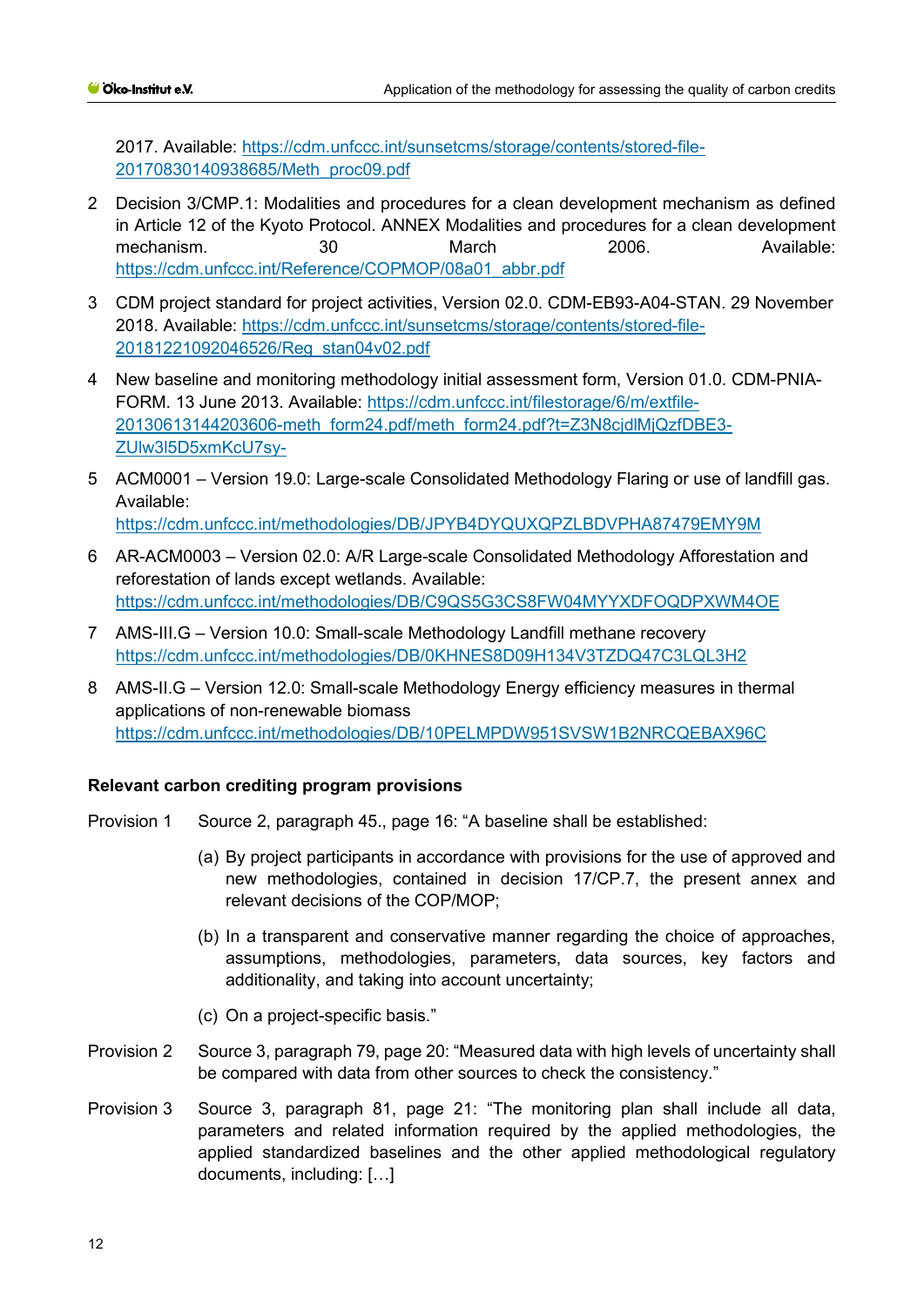- (b) Uncertainty levels, methods and the associated accuracy level of measuring instruments to be used for various parameters and variables;"
- Provision 4 Source 4, no. 9, page 3: "Are uncertainties and accuracy of instrumentation taken into account, where relevant?"

# **Assessment outcome**

No (0 Points).

# **Justification of assessment**

The program documents address uncertainty in a number of provisions (Provisions 1 to 4). While there are provisions that in some cases require the quantification of uncertainty, these provisions only relate to the monitoring plan and could miss uncertainties associated with other aspects of the methodology to quantify emission reductions. A systematic quantification of uncertainties is not required. The indicator is therefore not fulfilled.

# **Indicator 1.3.1.10**

# **Relevant scoring methodology provisions**

"The program requires in its general program provisions (rather than only in its specific quantification methodologies) that the degree of conservativeness in quantifying emission reductions or removals be based on the magnitude of uncertainty in the estimation of emission reductions and removals (i.e., applying a larger degree of conservativeness in case of higher uncertainties)."

# **Information sources considered**

- 1 Procedure for the development, revision and clarification of baseline and monitoring methodologies and methodological tools, Version 02.1. CDM-EB70-A36-PROC. September 1, 2017. Available: [https://cdm.unfccc.int/sunsetcms/storage/contents/stored-file-](https://cdm.unfccc.int/sunsetcms/storage/contents/stored-file-20170830140938685/Meth_proc09.pdf)[20170830140938685/Meth\\_proc09.pdf](https://cdm.unfccc.int/sunsetcms/storage/contents/stored-file-20170830140938685/Meth_proc09.pdf)
- 2 Decision 3/CMP.1: Modalities and procedures for a clean development mechanism as defined in Article 12 of the Kyoto Protocol. ANNEX Modalities and procedures for a clean development mechanism. 30 March 2006. Available: [https://cdm.unfccc.int/Reference/COPMOP/08a01\\_abbr.pdf](https://cdm.unfccc.int/Reference/COPMOP/08a01_abbr.pdf)
- 3 CDM project standard for project activities, Version 02.0. CDM-EB93-A04-STAN. 29 November 2018. Available: [https://cdm.unfccc.int/sunsetcms/storage/contents/stored-file-](https://cdm.unfccc.int/sunsetcms/storage/contents/stored-file-20181221092046526/Reg_stan04v02.pdf)[20181221092046526/Reg\\_stan04v02.pdf](https://cdm.unfccc.int/sunsetcms/storage/contents/stored-file-20181221092046526/Reg_stan04v02.pdf)
- 4 New baseline and monitoring methodology initial assessment form, Version 01.0. CDM-PNIA-FORM. 13 June 2013. Available: [https://cdm.unfccc.int/filestorage/6/m/extfile-](https://cdm.unfccc.int/filestorage/6/m/extfile-20130613144203606-meth_form24.pdf/meth_form24.pdf?t=R3V8cjZwZm44fDB2KimAqIPoQ0ZaaF0NKqkX)[20130613144203606](https://cdm.unfccc.int/filestorage/6/m/extfile-20130613144203606-meth_form24.pdf/meth_form24.pdf?t=R3V8cjZwZm44fDB2KimAqIPoQ0ZaaF0NKqkX) [meth\\_form24.pdf/meth\\_form24.pdf?t=R3V8cjZwZm44fDB2KimAqIPoQ0ZaaF0NKqkX](https://cdm.unfccc.int/filestorage/6/m/extfile-20130613144203606-meth_form24.pdf/meth_form24.pdf?t=R3V8cjZwZm44fDB2KimAqIPoQ0ZaaF0NKqkX)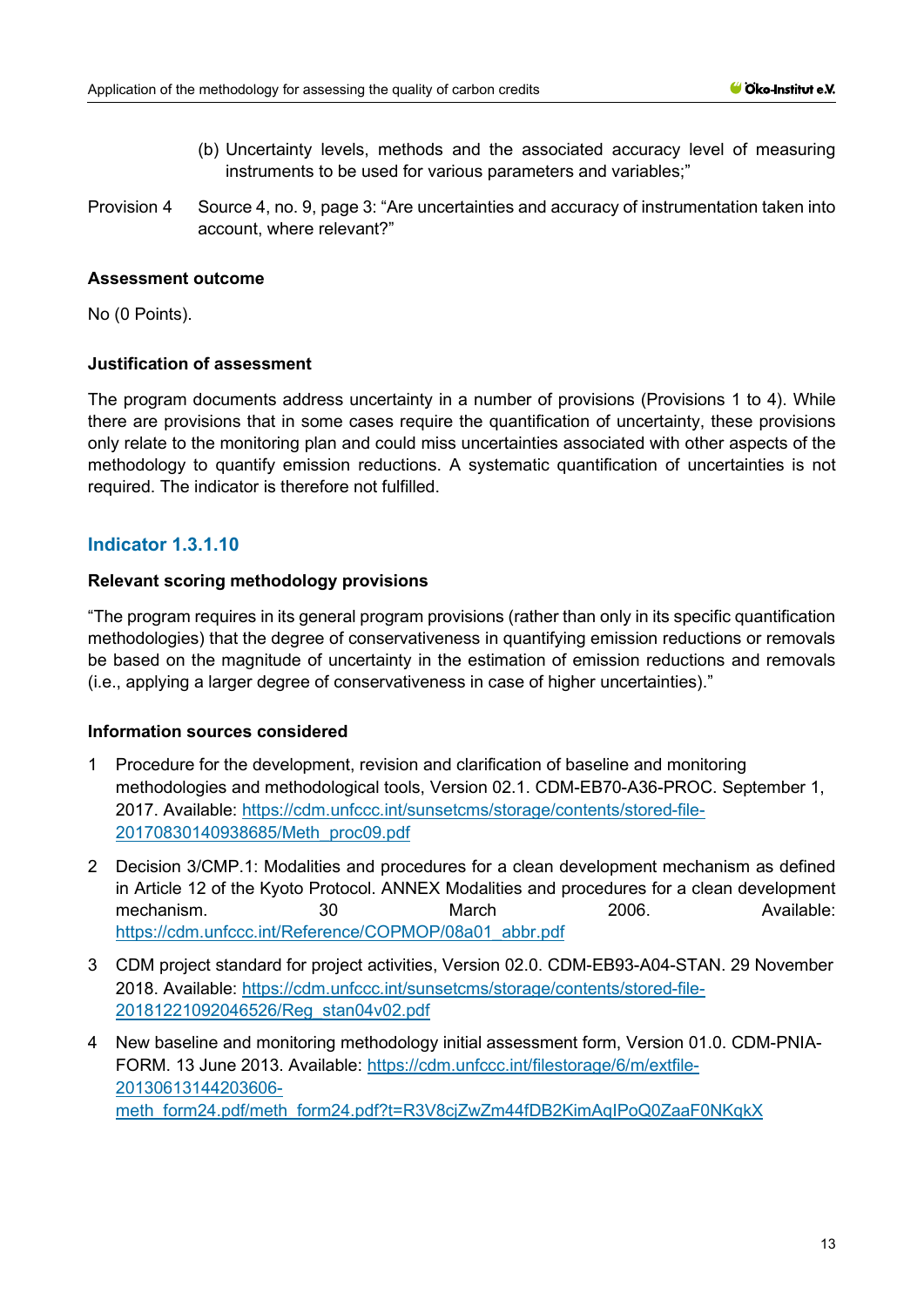- 5 ACM0001 Version 19.0: Large-scale Consolidated Methodology Flaring or use of landfill gas. Available: <https://cdm.unfccc.int/methodologies/DB/JPYB4DYQUXQPZLBDVPHA87479EMY9M>
- 6 AR-ACM0003 Version 02.0: A/R Large-scale Consolidated Methodology Afforestation and reforestation of lands except wetlands. Available: <https://cdm.unfccc.int/methodologies/DB/C9QS5G3CS8FW04MYYXDFOQDPXWM4OE>
- 7 AMS-III.G Version 10.0: Small-scale Methodology Landfill methane recovery <https://cdm.unfccc.int/methodologies/DB/0KHNES8D09H134V3TZDQ47C3LQL3H2>
- 8 AMS-II.G Version 12.0: Small-scale Methodology Energy efficiency measures in thermal applications of non-renewable biomass <https://cdm.unfccc.int/methodologies/DB/10PELMPDW951SVSW1B2NRCQEBAX96C>

# **Relevant carbon crediting program provisions**

-

# **Assessment outcome**

No (0 Points).

# **Justification of assessment**

No relevant provisions were identified in the above documentation speaking to varying degrees of conservativeness that are applied based on the magnitude of uncertainty in the quantification methods or data. The indicator is therefore not fulfilled.

# **Indicator 1.3.1.11**

# **Relevant scoring methodology provisions**

The program explicitly requires in its general program provisions (rather than only in its specific quantification methodologies) that existing government policies and legal requirements which lower GHG emissions (e.g., feed-in tariffs for renewable energy, minimum product efficiency standards, air quality requirements, or carbon taxes) must be included when determining the baseline emissions.

Note: This indicator does not apply to announcements that have not yet been operationalized within the country, such as mitigation targets communicated in Nationally Determined Contributions (NDCs) or Low Emission Development Strategies (LEDS), or other similarly broad national goalsetting policies. However, the implementing policies developed to accomplish objectives within NDCs or LEDS would need to be considered (if relevant to the project in question).

#### **Information sources considered**

1 CDM project standard for project activities, Version 02.0. CDM-EB93-A04-STAN. 29 November 2018. Available: [https://cdm.unfccc.int/sunsetcms/storage/contents/stored-file-](https://cdm.unfccc.int/sunsetcms/storage/contents/stored-file-20181221092046526/Reg_stan04v02.pdf)[20181221092046526/Reg\\_stan04v02.pdf](https://cdm.unfccc.int/sunsetcms/storage/contents/stored-file-20181221092046526/Reg_stan04v02.pdf)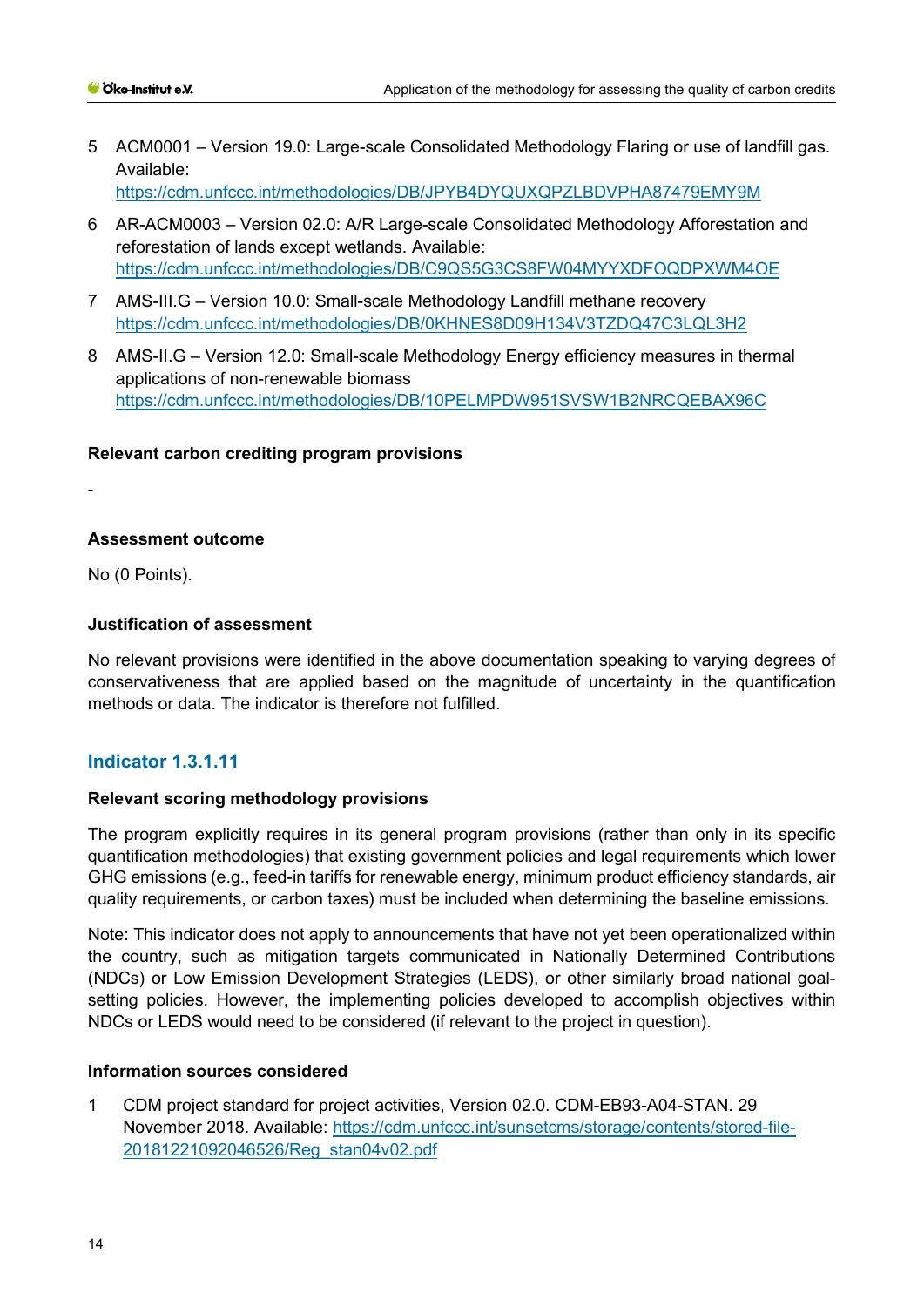- 2 CDM project standard for programmes of activities. CDM-EB93-A04-STAN. Version 02.0. 29 November 2018. Available: [https://cdm.unfccc.int/sunsetcms/storage/contents/stored-file-](https://cdm.unfccc.int/sunsetcms/storage/contents/stored-file-20181221092036152/Reg_stan03v02.pdf)[20181221092036152/Reg\\_stan03v02.pdf.](https://cdm.unfccc.int/sunsetcms/storage/contents/stored-file-20181221092036152/Reg_stan03v02.pdf)
- 3 Decision 3/CMP.1: Modalities and procedures for a clean development mechanism as defined in Article 12 of the Kyoto Protocol. ANNEX Modalities and procedures for a clean development mechanism. 30 March 2006. Available: [https://cdm.unfccc.int/Reference/COPMOP/08a01\\_abbr.pdf](https://cdm.unfccc.int/Reference/COPMOP/08a01_abbr.pdf)

- Provision 1 Source 1, paragraph 63, page 17: "As a general principle, relevant national and/or sectoral policies, regulations and circumstances shall be taken into account in the establishment of the baseline scenario, without creating perverse incentives that may impact host Parties' contributions to the ultimate objective of the Convention."
- Provision 2 Source 1, paragraph 64, page 17: "When establishing the baseline scenario, the project participants shall take into account the following two types of national and/or sectoral policies or regulations:
	- (a) National and/or sectoral policies or regulations that give comparative advantages to more emissions-intensive technologies or fuels over less emissions-intensive technologies or fuels;
	- (b) National and/or sectoral policies or regulations that give comparative advantages to less emissions-intensive technologies over more emissions-intensive technologies (e.g. public subsidies to promote the diffusion of renewable energy or to finance energy efficiency programmes)."
- Provision 3 Source 1, paragraph 65, page 18: The project participants shall address the two types of policies or regulations described in paragraph 64 above as follows:
	- (a) Only national and/or sectoral policies or regulations described in 64(a) above that have been implemented before the adoption of the Kyoto Protocol by the Conference of the Parties (hereinafter referred to as the COP) (decision 1/CP.3, 11 December 1997) shall be taken into account when establishing the baseline scenario. If such national and/or sectoral policies or regulations were implemented since the adoption of the Kyoto Protocol, the baseline scenario should refer to a hypothetical situation without the national and/or sectoral policies or regulations being in place;
	- (b) National and/or sectoral policies or regulations described in paragraph 64(b) above that have been implemented since the adoption by the COP of the CDM M&Ps (decision 17/CP.7, 11 November 2001) need not be taken into account in establishing the baseline scenario. If such national and/or sectoral policies or regulations were implemented since the adoption of the CDM M&Ps, the baseline scenario could refer to a hypothetical situation without the national and/or sectoral policies or regulations being in place."
- Provision 4 Source 2, paragraph 104, page 24: "As a general principle, relevant national and/or sectoral policies, regulations and circumstances shall be taken into account in the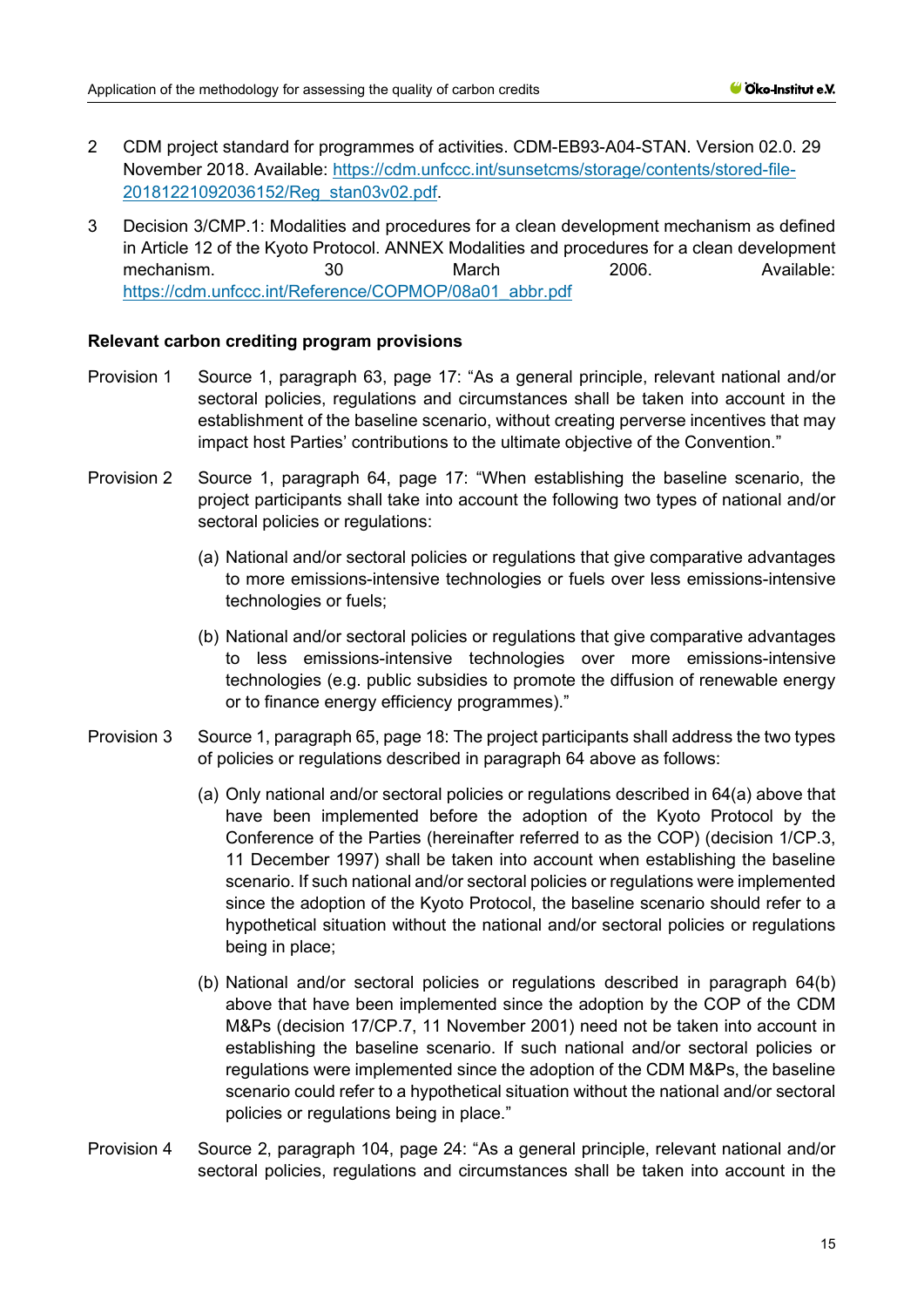establishment of the baseline scenario, without creating perverse incentives that may impact host Parties' contributions to the ultimate objective of the Convention."

- Provision 5 Source 2, paragraph 105, page 25: "When establishing the baseline scenario, the coordinating/managing entity shall take into account the following two types of national and/or sectoral policies or regulations:
	- (a) National and/or sectoral policies or regulations that give comparative advantages to more emissions-intensive technologies or fuels over less emissions-intensive technologies or fuels;
	- (b) National and/or sectoral policies or regulations that give comparative advantages to less emissions-intensive technologies over more emissions-intensive technologies (e.g .public subsidies to promote the diffusion of renewable energy or to finance energy efficiency programmes)."
- Provision 6 Source 2, paragraph 106, page 25: "The coordinating/managing entity shall address the two types of policies or regulations described in paragraph 105 above as follows:
	- (a) Only national and/or sectoral policies or regulations described in paragraph 105(a) above that have been implemented before the adoption of the Kyoto Protocol by the Conference of the Parties (hereinafter referred to as the COP) (decision1/CP.3, 11December1997) shall be taken into account when establishing the baseline scenario. If such national and/or sectoral policies or regulations were implemented since the adoption of the Kyoto Protocol, the baseline scenario should refer to a hypothetical situation without the national and/or sectoral policies or regulations being in place;
	- (b) National and/or sectoral policies or regulations described in paragraph 105(b) above that have been implemented since the adoption by the COP of the CDM M&Ps (decision17/CP.7, 11November2001) need not be taken into account in establishing the baseline scenario. If such national and/or sectoral policies or regulations were implemented since the adoption of the CDM M&Ps, the baseline scenario could refer to a hypothetical situation without the national and/or sectoral policies or regulations being in place."
- Provision 7 Source 3, paragraph 45., page 16: "A baseline shall be established: […]
	- (e) Taking into account relevant national and/or sectoral policies and circumstances, such as sectoral reform initiatives, local fuel availability, power sector expansion plans, and the economic situation in the project sector."
- Provision 8 Source 3, Appendix B, paragraph 2, page 23: "Other considerations, such as a description of how national and/or sectoral policies and circumstances have been taken into account and an explanation of how the baseline was established in a transparent and conservative manner."

# **Assessment outcome**

No (0 Points).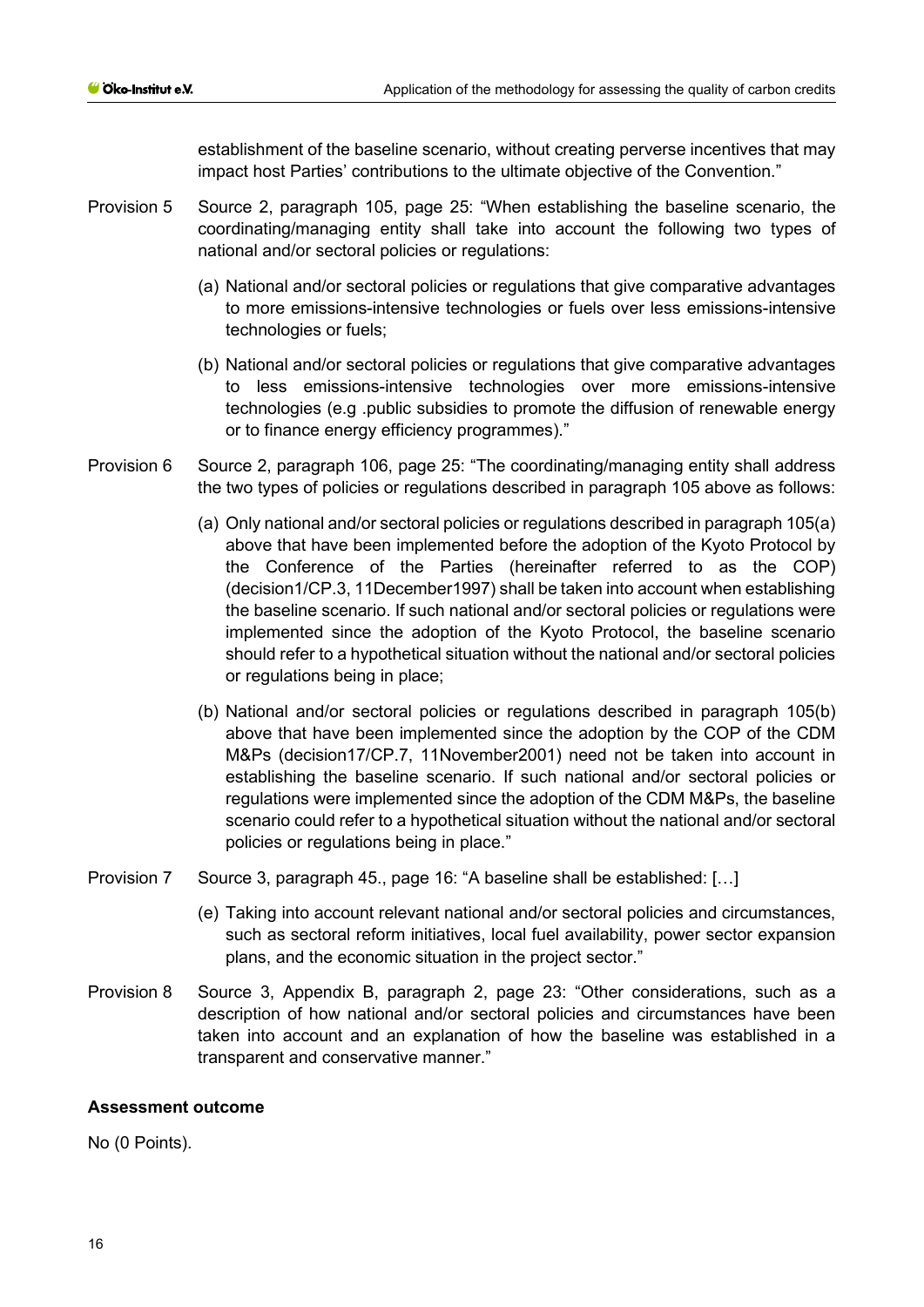# **Justification of assessment**

The CDM project standard for project activities and the CDM standard for programmes of activities states a general principle that baseline emission estimates shall reflect existing government policies and legal requirements in the establishment of the baseline scenario; however the subsequent paragraphs contain exceptions to that requirement as described in paragraph 65 of the CDM project standard for project activities and paragraph 106 of the CDM project standard for programmes of activities that erode the integrity of this requirement (Provision 1 to Provision 6). National and/or sectoral policies or regulations that incentivize emission reductions technologies and practices implemented before the adoption of the Kyoto Protocol are identified to be taken into account when establishing the baseline emissions, but policies and regulations occurring after the Kyoto Protocol's adoption are excluded. This exception is substantial because many emission reduction activities may be implemented due to policies adopted in the last 20 years and therefore may not be additional. The indicator is therefore not fulfilled.

# **Indicator 1.3.2.12**

## **Relevant scoring methodology provisions**

"The program explicitly requires in its general program provisions (rather than only in its specific quantification methodologies) that new government policies and legal requirements which lower GHG emissions (e.g., feed-in tariffs for renewable energy, minimum product efficiency standards, air quality requirements, or carbon taxes) must be included when determining the baseline emissions, once they enter into force. This means that baseline emissions may need to be adjusted during the crediting period, and not only when a regular review of the baseline emissions is required (e.g., at the renewable of the crediting period).

Note: This indicator does not apply to announcements that have not yet been operationalized within the country, such as mitigation targets communicated in Nationally Determined Contributions (NDCs) or Low Emission Development Strategies (LEDS), or other similarly broad national goalsetting policies. However, the implementing policies developed to accomplish objectives within NDCs or LEDS would need to be considered (if relevant to the project in question)."

#### **Information sources considered**

- 1 CDM project standard for project activities, Version 02.0. CDM-EB93-A04-STAN. 29 November 2018. Available: [https://cdm.unfccc.int/sunsetcms/storage/contents/stored-file-](https://cdm.unfccc.int/sunsetcms/storage/contents/stored-file-20181221092046526/Reg_stan04v02.pdf)[20181221092046526/Reg\\_stan04v02.pdf](https://cdm.unfccc.int/sunsetcms/storage/contents/stored-file-20181221092046526/Reg_stan04v02.pdf)
- 2 CDM project standard for programmes of activities. CDM-EB93-A04-STAN. Version 02.0. Document issued on 29 November 2018. Online available at: [https://cdm.unfccc.int/sunsetcms/storage/contents/stored-file-](https://cdm.unfccc.int/sunsetcms/storage/contents/stored-file-20181221092036152/Reg_stan03v02.pdf)[20181221092036152/Reg\\_stan03v02.pdf](https://cdm.unfccc.int/sunsetcms/storage/contents/stored-file-20181221092036152/Reg_stan03v02.pdf)
- 3 Decision 3/CMP.1: Modalities and procedures for a clean development mechanism as defined in Article 12 of the Kyoto Protocol. ANNEX Modalities and procedures for a clean development mechanism. 30 March 2006. Available: [https://cdm.unfccc.int/Reference/COPMOP/08a01\\_abbr.pdf](https://cdm.unfccc.int/Reference/COPMOP/08a01_abbr.pdf)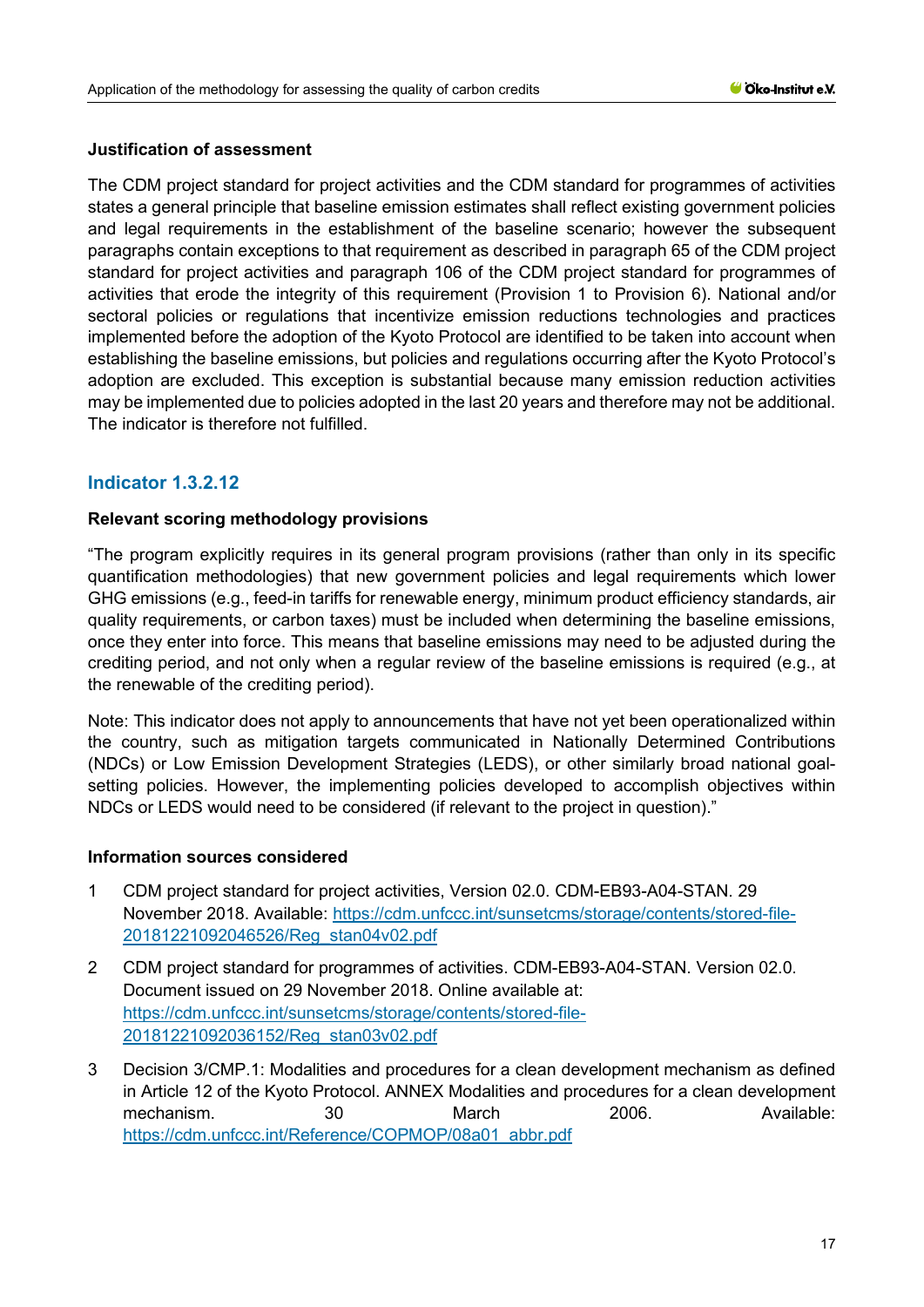- Provision 1 Source 1, paragraph 63, page 17: "As a general principle, relevant national and/or sectoral policies, regulations and circumstances shall be taken into account in the establishment of the baseline scenario, without creating perverse incentives that may impact host Parties' contributions to the ultimate objective of the Convention."
- Provision 2 Source 1, paragraph 64, page 17: "When establishing the baseline scenario, the project participants shall take into account the following two types of national and/or sectoral policies or regulations:
	- (a) National and/or sectoral policies or regulations that give comparative advantages to more emissions-intensive technologies or fuels over less emissions-intensive technologies or fuels;
	- (b) National and/or sectoral policies or regulations that give comparative advantages to less emissions-intensive technologies over more emissions-intensive technologies (e.g. public subsidies to promote the diffusion of renewable energy or to finance energy efficiency programmes)."
- Provision 3 Source 1, paragraph 65, page 18: "The project participants shall address the two types of policies or regulations described in paragraph 64 above as follows:
	- (a) Only national and/or sectoral policies or regulations described in 64(a) above that have been implemented before the adoption of the Kyoto Protocol by the Conference of the Parties (hereinafter referred to as the COP) (decision 1/CP.3, 11 December 1997) shall be taken into account when establishing the baseline scenario. If such national and/or sectoral policies or regulations were implemented since the adoption of the Kyoto Protocol, the baseline scenario should refer to a hypothetical situation without the national and/or sectoral policies or regulations being in place;
	- (b) National and/or sectoral policies or regulations described in paragraph 64(b) above that have been implemented since the adoption by the COP of the CDM M&Ps (decision 17/CP.7, 11 November 2001) need not be taken into account in establishing the baseline scenario. If such national and/or sectoral policies or regulations were implemented since the adoption of the CDM M&Ps, the baseline scenario could refer to a hypothetical situation without the national and/or sectoral policies or regulations being in place."
- Provision 4 Source 2, paragraph 104, page 24: "As a general principle, relevant national and/or sectoral policies, regulations and circumstances shall be taken into account in the establishment of the baseline scenario, without creating perverse incentives that may impact host Parties' contributions to the ultimate objective of the Convention."
- Provision 5 Source 2, paragraph 105, page 25: "When establishing the baseline scenario, the coordinating/managing entity shall take into account the following two types of national and/or sectoral policies or regulations:
	- (a) National and/or sectoral policies or regulations that give comparative advantages to more emissions-intensive technologies or fuels over less emissions-intensive technologies or fuels;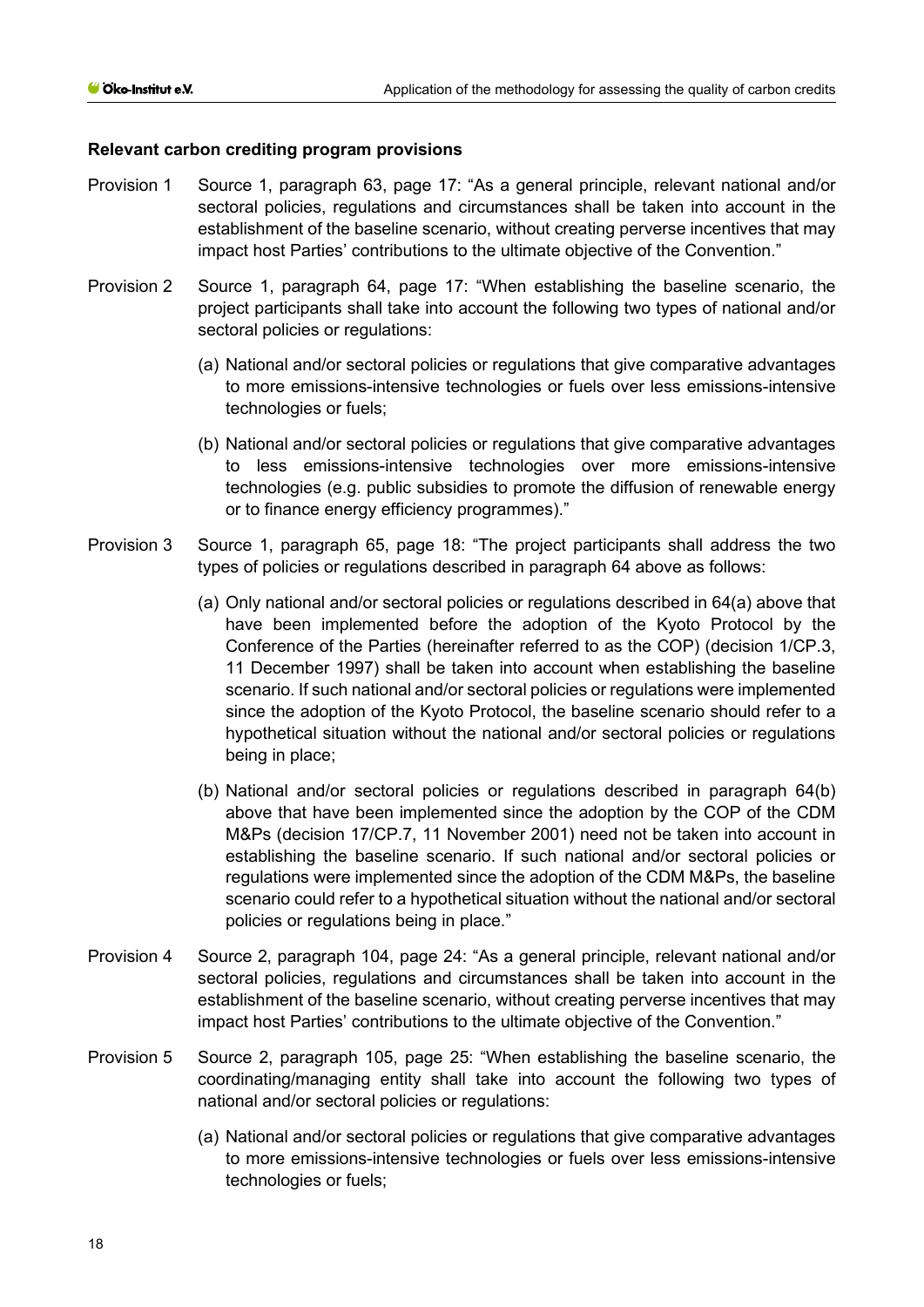- (b) National and/or sectoral policies or regulations that give comparative advantages to less emissions-intensive technologies over more emissions-intensive technologies (e.g .public subsidies to promote the diffusion of renewable energy or to finance energy efficiency programmes)."
- Provision 6 Source 2, paragraph 106, page 25: "The coordinating/managing entity shall address the two types of policies or regulations described in paragraph 105 above as follows:
	- (a) Only national and/or sectoral policies or regulations described in paragraph 105(a) above that have been implemented before the adoption of the Kyoto Protocol by the Conference of the Parties (hereinafter referred to as the COP) (decision1/CP.3, 11December1997) shall be taken into account when establishing the baseline scenario. If such national and/or sectoral policies or regulations were implemented since the adoption of the Kyoto Protocol, the baseline scenario should refer to a hypothetical situation without the national and/or sectoral policies or regulations being in place;
	- (b) National and/or sectoral policies or regulations described in paragraph 105(b) above that have been implemented since the adoption by the COP of the CDM M&Ps (decision17/CP.7, 11November2001) need not be taken into account in establishing the baseline scenario. If such national and/or sectoral policies or regulations were implemented since the adoption of the CDM M&Ps, the baseline scenario could refer to a hypothetical situation without the national and/or sectoral policies or regulations being in place."
- Provision 7 Source 3, paragraph 45., page 16: "A baseline shall be established: […]
	- (e) Taking into account relevant national and/or sectoral policies and circumstances, such as sectoral reform initiatives, local fuel availability, power sector expansion plans, and the economic situation in the project sector."
- Provision 8 Source 3, Appendix B, paragraph 2, page 23: "Other considerations, such as a description of how national and/or sectoral policies and circumstances have been taken into account and an explanation of how the baseline was established in a transparent and conservative manner."

#### **Assessment outcome**

No (0 points).

# **Justification of assessment**

Given the exceptions stated in Provisions 3 and 6 any newly implemented/enacted policies that might affect the baseline emissions do not need to be incorporated into the baseline emissions. The indicator is therefore not fulfilled.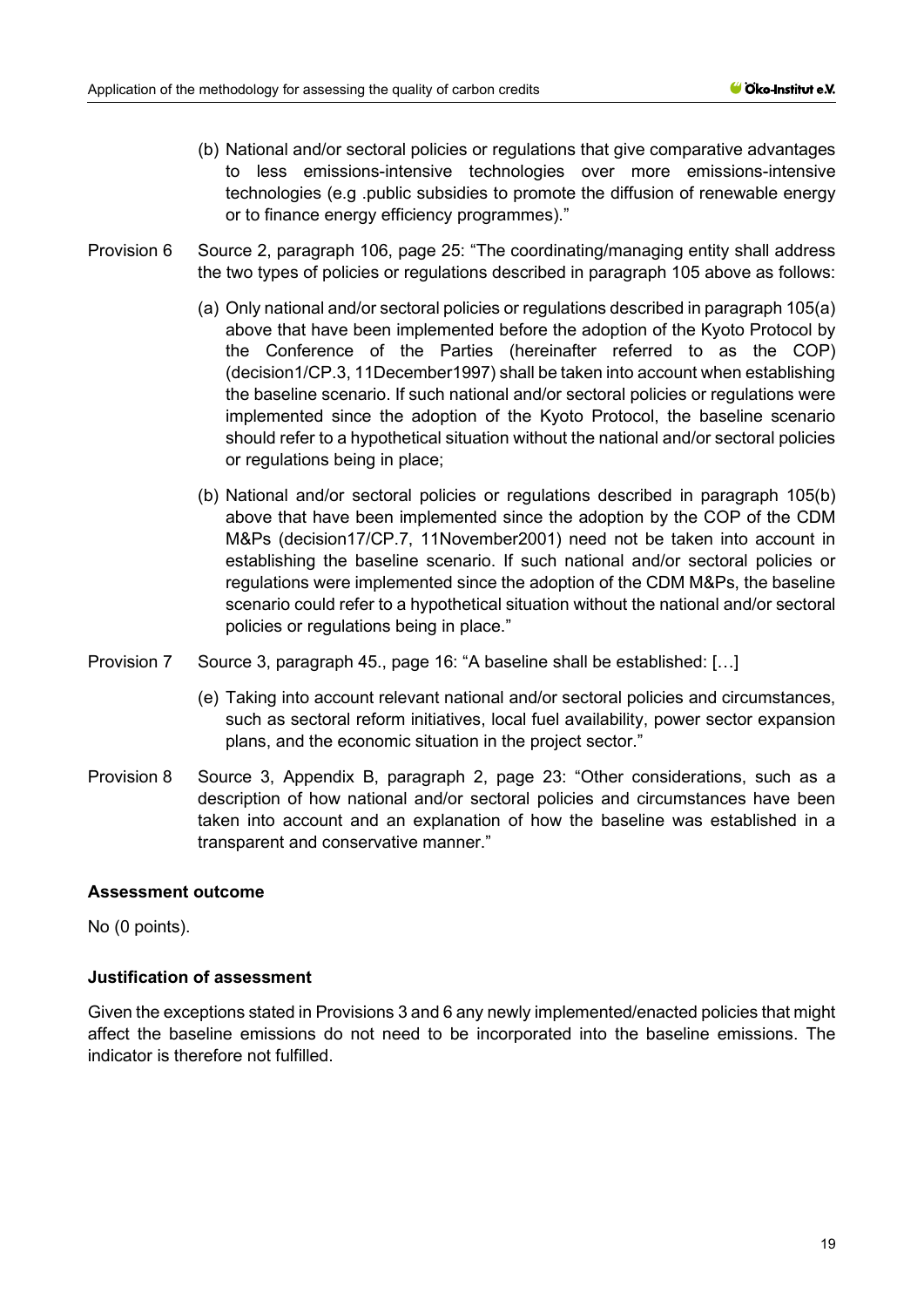# **Indicator 1.3.1.13**

## **Relevant scoring methodology provisions**

"The program has established procedures to invalidate and/or replace carbon credits under circumstances in which the emission reductions or removals are demonstrated to have been overestimated."

## **Information sources considered**

1 Decision 3/CMP.1: Modalities and procedures for a clean development mechanism as defined in Article 12 of the Kyoto Protocol. ANNEX Modalities and procedures for a clean development mechanism. 30 March 2006. Available: [https://cdm.unfccc.int/Reference/COPMOP/08a01\\_abbr.pdf](https://cdm.unfccc.int/Reference/COPMOP/08a01_abbr.pdf)

#### **Relevant carbon crediting program provisions**

Provision 1 Source 1, paragraph 22: "Registered project activities shall not be affected by the suspension or withdrawal of designation of a designated operational entity unless significant deficiencies are identified in the relevant validation, verification or certification report for which the entity was responsible. In this case, the Executive Board shall decide whether a different designated operational entity shall be appointed to review, and where appropriate correct, such deficiencies. If such a review reveals that excess CERs were issued, the designated operational entity whose accreditation has been withdrawn or suspended shall acquire and transfer, within 30 days of the end of review, an amount of reduced tonnes of carbon dioxide equivalent equal to the excess CERs issued, as determined by the Executive Board, to a cancellation account maintained in the CDM registry by the Executive Board."

#### **Assessment outcome**

No (0 Points).

# **Justification of assessment**

The modalities and the procedures of the CDM include provisions to address the excess issuance of CERs. However, this provision has never been implemented in CDM rules. The indicator is therefore not fulfilled.

# **Indicator 1.3.1.14**

#### **Relevant scoring methodology provisions**

"The maximum length of the sum of crediting periods is:

a. up to 40 years for afforestation/reforestation projects and up to 10 years for all other project types

OR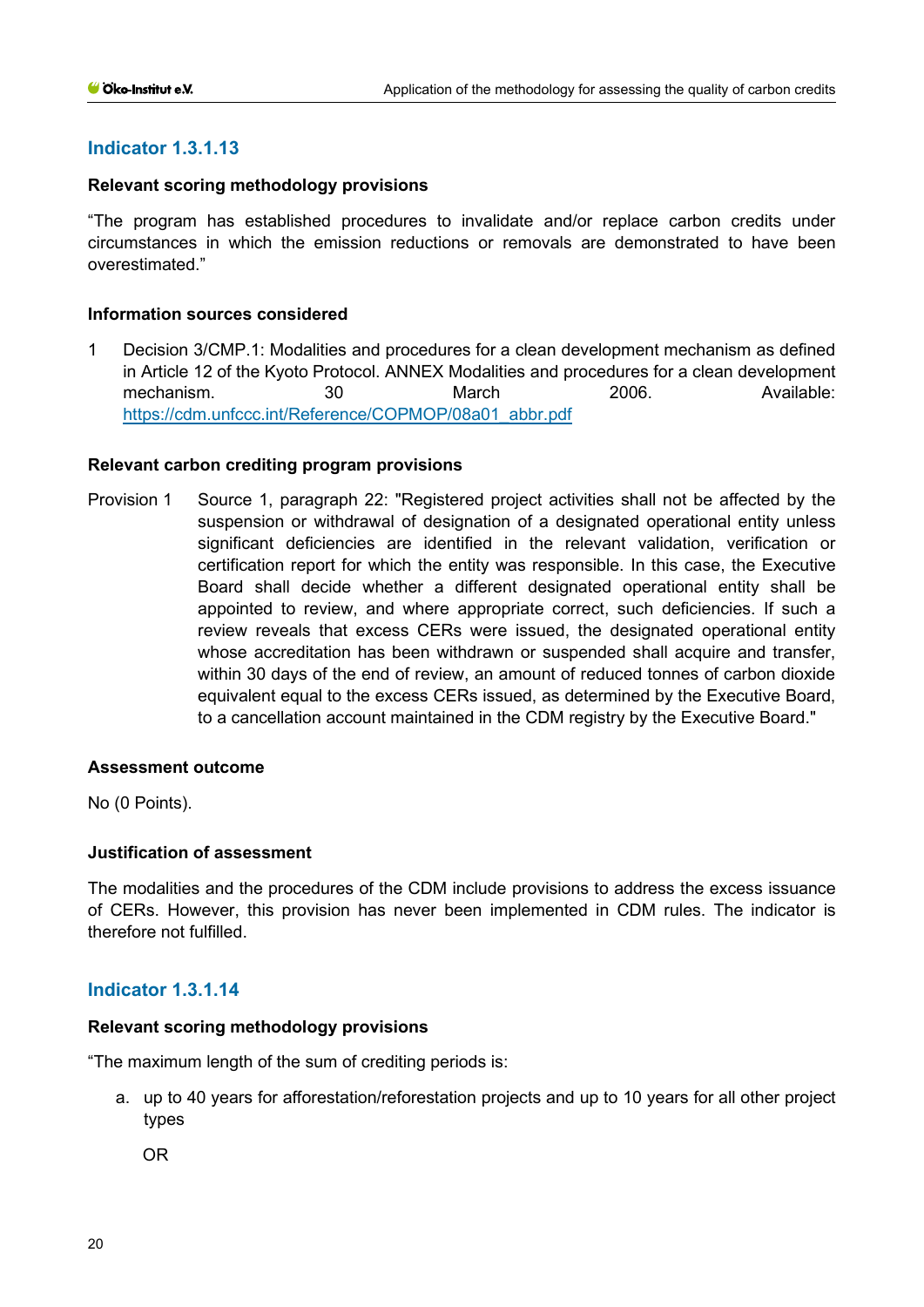b. up to 60 years for afforestation/reforestation projects and up to 15 years for all other project types

OR

c. up to 80 years for afforestation/reforestation projects and up to 20 years for all other project types

OR

d. more than 80 years for afforestation/reforestation projects and more than 20 years for all other project types."

## **Information sources considered**

- 1 CDM project standard for project activities, Version 02.0. CDM-EB93-A04-STAN. 29 November 2018. Available: [https://cdm.unfccc.int/sunsetcms/storage/contents/stored-file-](https://cdm.unfccc.int/sunsetcms/storage/contents/stored-file-20181221092046526/Reg_stan04v02.pdf)[20181221092046526/Reg\\_stan04v02.pdf](https://cdm.unfccc.int/sunsetcms/storage/contents/stored-file-20181221092046526/Reg_stan04v02.pdf)
- 2 CDM project standard for programmes of activities. CDM-EB93-A04-STAN. Version 02.0. 29 November 2018. Available: [https://cdm.unfccc.int/sunsetcms/storage/contents/stored-file-](https://cdm.unfccc.int/sunsetcms/storage/contents/stored-file-20181221092036152/Reg_stan03v02.pdf)[20181221092036152/Reg\\_stan03v02.pdf.](https://cdm.unfccc.int/sunsetcms/storage/contents/stored-file-20181221092036152/Reg_stan03v02.pdf)

- Provision1 Source 1, paragraph 87, page 22: "The project participants shall select a type (renewable or fixed) and specify the duration of the crediting period for the proposed CDM project activity, taking into account that:
	- (a) Each renewable crediting period shall be at most seven years and may be renewed at most two times, for a maximum total length of 21 years;
	- (b) A fixed crediting period shall be at most 10 years."
- Provision 2 Source 1, paragraph 162, page 33: "Paragraph 86 above shall not apply to A/R CDM project activities."
- Provision 3 Source 1, paragraph 163, page 33-34: "Notwithstanding paragraph 87 above, the project participants shall select a type (renewable or fixed) and specify the duration of the crediting period for the proposed A/R CDM project activity, taking into account that:
	- (a) Each renewable crediting period shall be at most 20years and may be renewed at most two times, for a maximum total length of 60 years;
	- (b) A fixed crediting period shall be at most 30 years;
	- (c) The provisions of paragraphs 12 and 13 of decision17/CP.7 do not apply to A/R CDM project activities. An A/R project activity starting after 1January 2000 can also be validated and registered after 31 December 2005 as long as the first verification for the project activity occurs after the date of registration of this project activity. Given that the crediting period starts on the same date as the starting date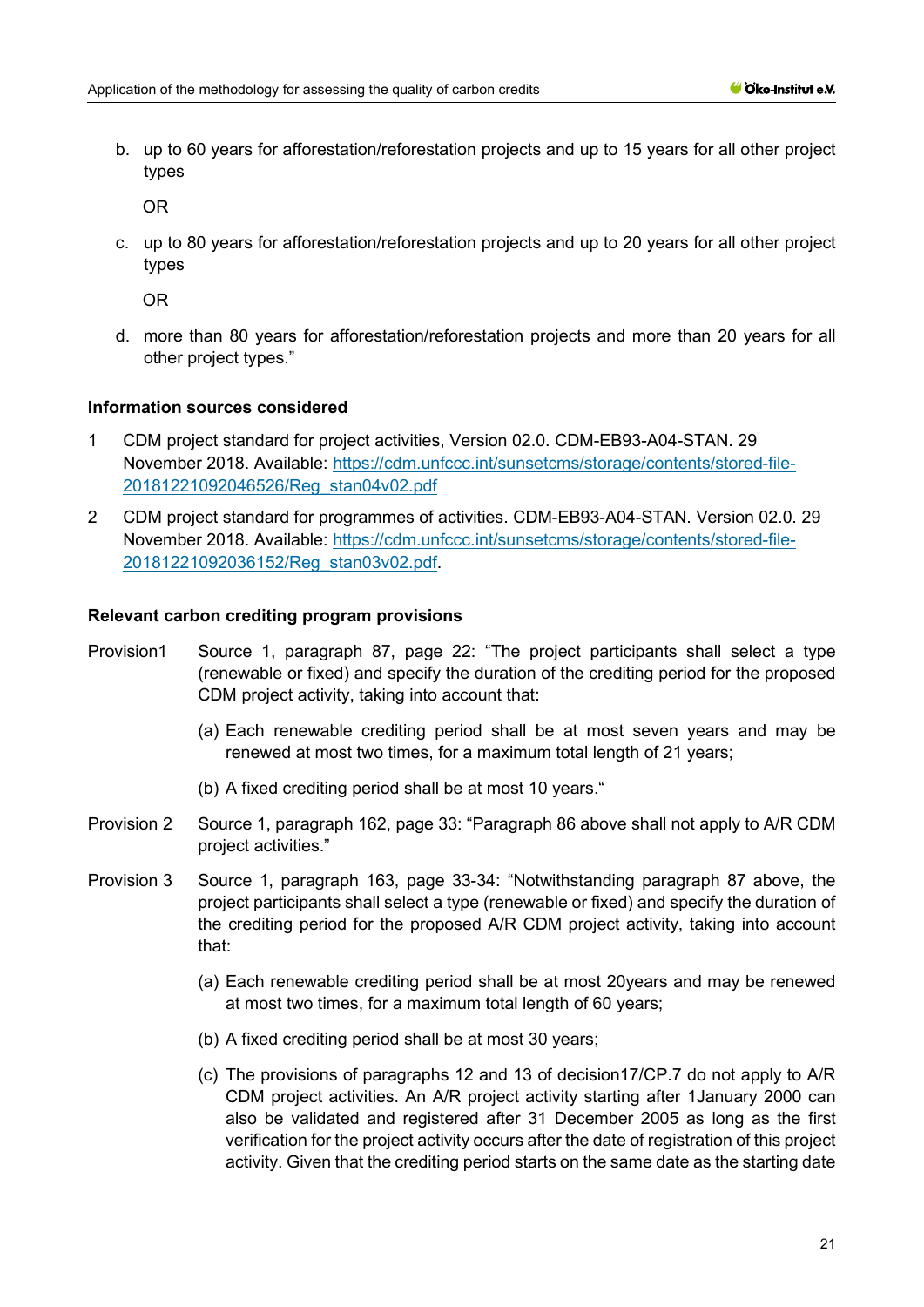of the project activity, an A/R project activity starting in 2000 onwards can accrue tCERs/lCERs as of the starting date."

- Provision 4 Source 2, paragraph 43, page 13: "The coordinating/managing entity shall specify the duration of the proposed CDM PoA, which shall not exceed 28 years (60 years for the proposed CDM A/R PoA), counting from the start date of the PoA."
- Provision 5 Source 2, paragraph 122, page 28: "The coordinating/managing entity shall select a type (renewable or fixed) and specify the duration of the crediting period applicable to all corresponding CPAs, taking into account that:
	- (a) Each renewable crediting period shall be at most seven years and may be renewed at most two times, for a maximum total length of 21 years. The timing of renewal of the crediting period of the corresponding CPAs does not have to coincide with that of renewal of the PoA period;
	- (b) A fixed crediting period shall be at most 10 years;
	- (c) The crediting period of a CPA shall not exceed the end of the duration of the PoA, regardless of the crediting period type (renewable or fixed) of the CPA."
- Provision 6 Source 2, paragraph 147, page 35: "Notwithstanding paragraph 122 above, the coordinating/managing entity shall select a type (renewable or fixed) and specify the duration of the crediting period applicable to all corresponding A/R CPAs, taking into account that:
	- (a) Each renewable crediting period shall be at most 20 years and may be renewed at most two times, for a maximum total length of 60 years. The timing of renewal of the crediting period of the corresponding A/R CPAs does not have to coincide with that of renewal of PoA period;
	- (b) A fixed crediting period shall be at most 30 years;"

#### **Assessment outcome**

Afforestation/reforestation projects: The second condition applies (2 Points).

All other project types: The fourth condition applies (0 Points).

# **Justification of assessment**

The above documentation specifies that the maximum length of the sum of crediting periods for project activities other than afforestation/reforestation is 21 years. For afforestation/reforestation projects, the maximum length of the sum of crediting periods is 60 years (Provisions 1 to 3). The same time limits apply for PoAs (Provisions 4 to 6). This corresponds to 2 points for afforestation/reforestation projects and 0 points for all other project types.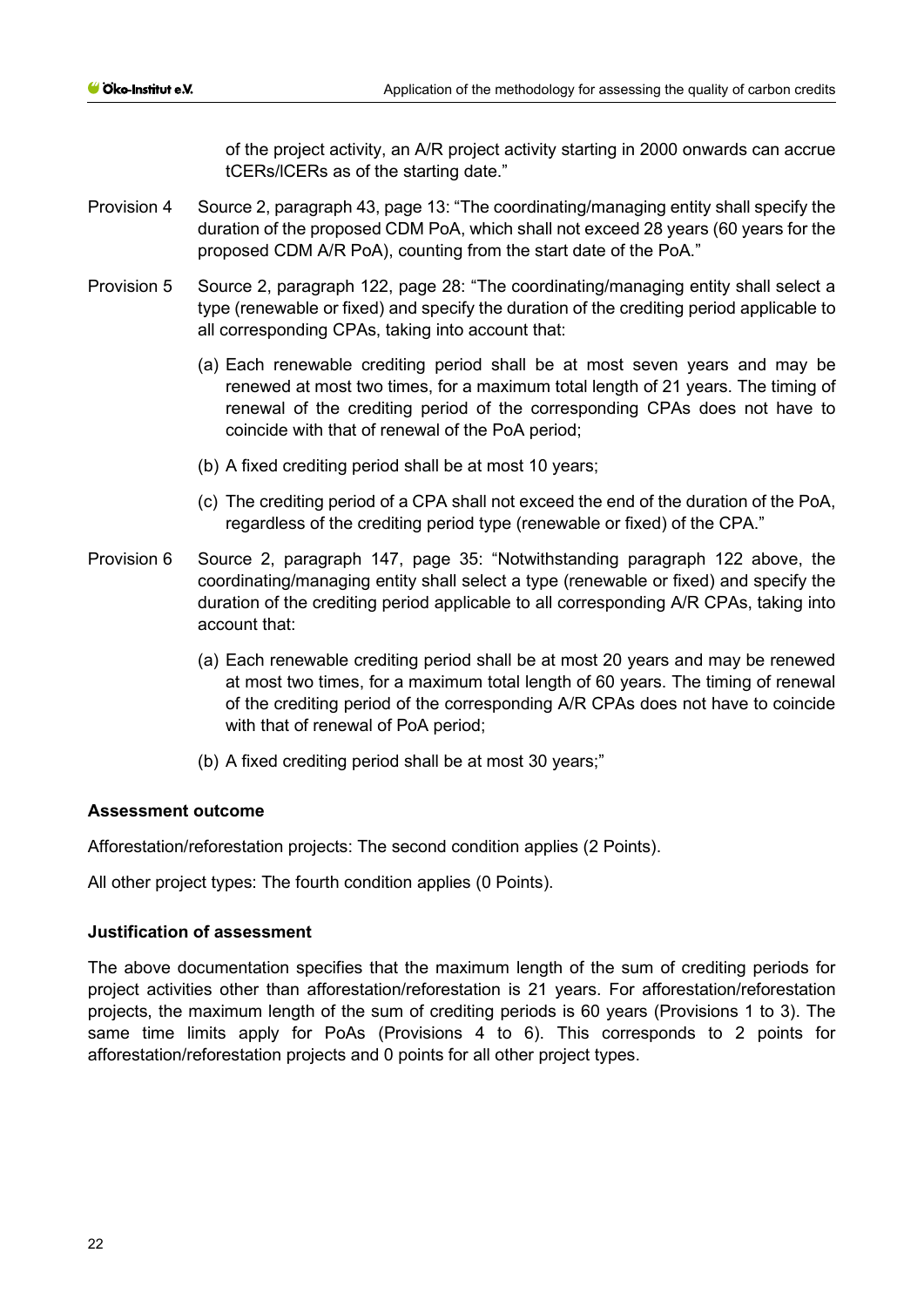# **Indicator 1.3.1.15**

## **Relevant scoring methodology provisions**

"The program provides guidance on the renewal of the crediting period, which must include a reassessment of the baseline scenario."

# **Information sources considered**

- 1 CDM project standard for project activities, Version 02.0. CDM-EB93-A04-STAN. 29 November 2018. Available: [https://cdm.unfccc.int/sunsetcms/storage/contents/stored-file-](https://cdm.unfccc.int/sunsetcms/storage/contents/stored-file-20181221092046526/Reg_stan04v02.pdf)[20181221092046526/Reg\\_stan04v02.pdf](https://cdm.unfccc.int/sunsetcms/storage/contents/stored-file-20181221092046526/Reg_stan04v02.pdf)
- 2 CDM project standard for programmes of activities. CDM-EB93-A04-STAN. Version 02.0. 29 November 2018. Available: [https://cdm.unfccc.int/sunsetcms/storage/contents/stored-file-](https://cdm.unfccc.int/sunsetcms/storage/contents/stored-file-20181221092036152/Reg_stan03v02.pdf)[20181221092036152/Reg\\_stan03v02.pdf.](https://cdm.unfccc.int/sunsetcms/storage/contents/stored-file-20181221092036152/Reg_stan03v02.pdf)

- Provision 1 Source 1, paragraph 278, page 61: "The crediting period of a registered CDM project activity that has not been implemented in the first crediting period may be renewed if the project participants, through a DOE, obtain approval from the Board to proceed with a request for renewal of crediting period prior to the submission of such request in accordance with the "CDM project cycle procedure for project activities. For a CDM project activity that will not have income other than that from CERs to be issued for the project activity, this prior approval of the Board is not required, therefore the project participants may, through a DOE, directly proceed with a request for renewal of crediting period."
- Provision 2 Source 1, paragraph 279, page 61-62: "To support a request for renewal of crediting period of a registered CDM project activity, the project participants shall, using the valid version of the applicable PDD form, update the sections of the PDD of the project activity relating to the baseline, estimated GHG emission reductions or net anthropogenic GHG removals, the monitoring plan and the crediting period, applying methodologies in one of the following manners:
	- (a) The project participants shall use the valid version of the methodologies and methodological tools applied in the registered PDD, that is, the latest version at the time of the submission of the request for renewal of crediting period or the previous version if the submission of the request for renewal of the crediting period is still within the grace period of the previous version for use;
	- (b) If any of the methodologies applied in the registered PDD was withdrawn after the registration of the project activity and was replaced by consolidated methodologies, the project participants shall use the valid version of the consolidated methodologies; or
	- (c) If the project activity does not meet the applicability conditions of the methodologies or methodological tools under the options in subparagraphs (a)or (b) above due to their revisions or due to the update of the baseline, the project participants shall either: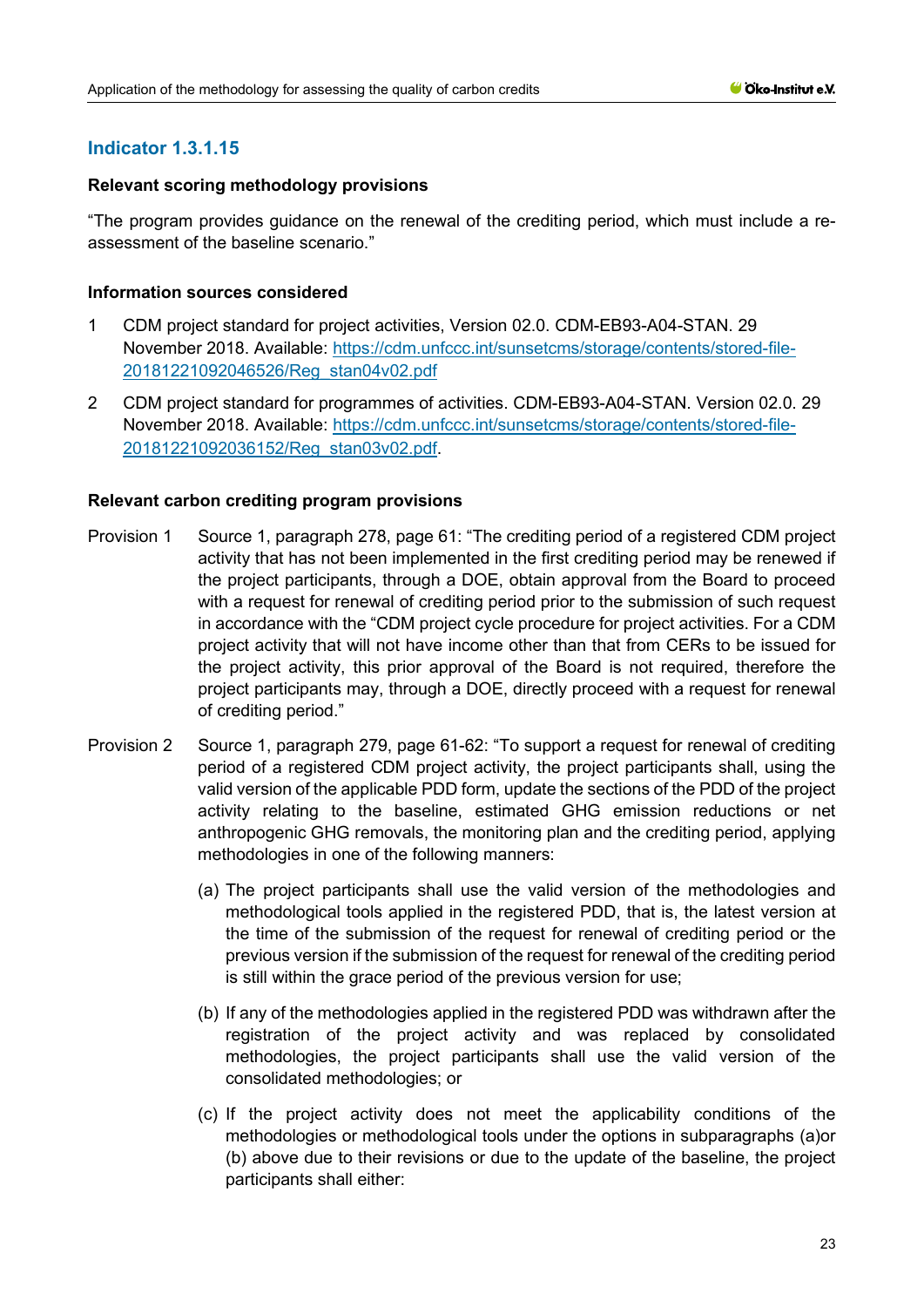- i. Select other applicable approved methodologies; or
- ii. Request, through the DOE that conducts validation for renewal of crediting period, a deviation from the valid version of the methodologies (including consolidated methodologies thereof) or the methodological tools applied in the registered PDD, or from any other selected methodologies, or any other methodological tools applied in accordance with the selected methodologies."
- Provision 3 Source 1, paragraph 281, page 62-63: "In updating the PDD of the registered CDM project activity in accordance with paragraph 279 above, the project participant shall consider the application of an approved standardized baseline to the project activity as follows:
	- (a) The project participants shall use the valid version of an approved standardized baseline if:
		- (i) The standardized baseline is applied in the registered PDD and the valid version of the standardized baseline is applicable to the project activity and to the methodologies applied in accordance with paragraph 279 above; or
		- (ii) The standardized baseline is not applied in the registered PDD but the valid version of the standardized baseline whose selection is mandatory is applicable to the project activity and to the methodologies applied in accordance with paragraph 279 above. However, the project participants may update the PDD without selecting such standardized baseline if the submission of the request for renewal of crediting period is made within 240 days after the standardized baseline became valid;
	- (b) If the valid version of the standardized baseline applied in the registered PDD is no longer applicable to the project activity and/or to the valid version of the methodologies applied in the registered PDD due to are vision of the standardized baseline after the registration of the project activity, the project participants shall:
		- (i) Select another applicable approved standardized baseline; or
		- (ii) Use only the valid version of the methodologies applied in the registered PDD, that are still applicable to the project activity and that can be used independently for estimating GHG emission reductions or net anthropogenic GHG removals without using the standardized baseline applied in the registered PDD;
	- (c) The project participants may use the valid version of an applicable approved standardized baseline if:
		- (i) The standardized baseline is not applied in the registered PDD; and
		- (ii) The standardized baseline standardizes baseline emissions only and does not require its mandatory selection, and is applicable to the project activity and to the methodologies applied in accordance with paragraph 279 above;
	- (d) The project participants shall not use an applicable approved standardized baseline if: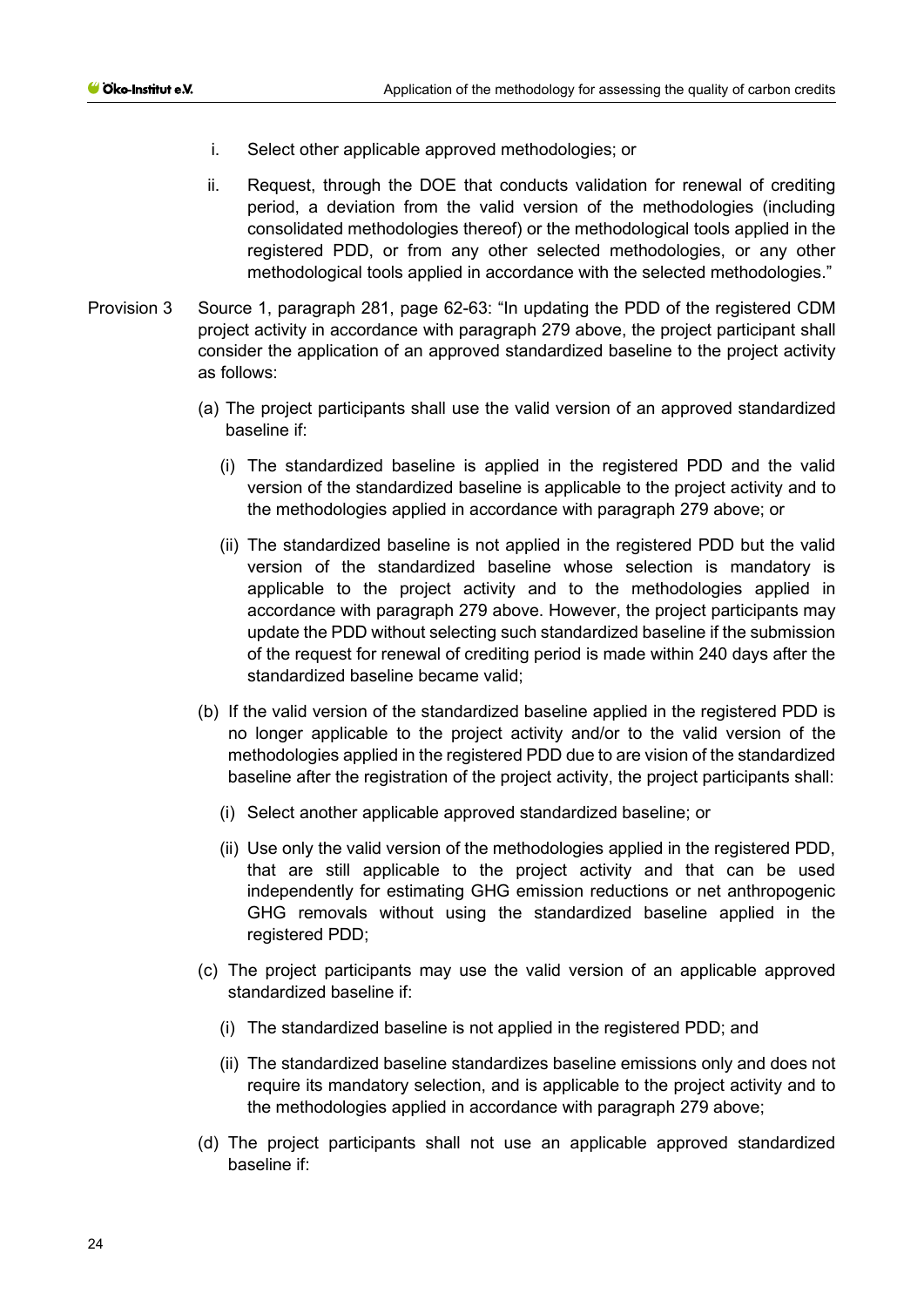- (i) The standardized baseline is not applied in the registered PDD; and
- (ii) The standardized baseline standardizes additionality and/or baseline scenario and does not require its mandatory selection, and is applicable to the project activity and to the methodologies applied in accordance with paragraph 279 above."
- Provision 4 Source 1, paragraph 282, page 63: "The project participants shall demonstrate the validity of the original baseline or update it in accordance with paragraphs 283−286 below."
- Provision 5 Source 1, paragraph 283, page 63: "To demonstrate the validity of the original baseline or its update, the project participants are not required to reassess the baseline scenario. Instead, the project participants shall assess the GHG emission reductions or net anthropogenic GHG removals that would have resulted from that scenario."
- Provision 6 Source 1, paragraph 284, page 63: "The project participants shall assess and incorporate the impact of national and/or sectoral policies and circumstances, existing at the time of requesting renewal of crediting period, on the current baseline GHG emissions, without reassessing the baseline scenario."
- Provision 7 Source 1, paragraph 285, page 63: "The requirements contained in paragraph 284 above are not applicable to a registered CDM project activity applying the valid version of an applicable approved standardized baseline that standardizes baseline scenario in accordance with paragraph 281 above."
- Provision 8 Source 1, paragraph 286, page 63: "If data and parameters used for determining the original baseline, that were determined ex ante and not monitored during the crediting period, are no longer valid, the project participants shall update such data and parameters in accordance with the "Methodological tool: Assessment of the validity of the original/ current baseline and update of the baseline at the renewal of the crediting period"."
- Provision 9 Source 1, paragraph 287, page 63: "The result of the process described in paragraphs 278–286 above defines a new version of the PDD."
- Provision 10 Source 2, paragraph 283, page 61: "The coordinating/managing entity shall renew the PoA period of the registered CDM PoA every seven years (every 20 years for the registered A/R CDM PoA) counting from the date of its registration."
- Provision 11 Source 2, paragraph 284, page 61: "To support a request for renewal of the PoA period of a registered CDM PoA, the coordinating/managing entity shall, using the valid version of the applicable PoA-DD form, update the sections of the PoA-DD, including its generic CPA-DD part, relating to the eligibility criteria for inclusion of CPAs in the PoA, the baseline, estimated GHG emission reductions or net anthropogenic GHG removals, the monitoring plan and the PoA period, applying methodologies in one of the following manners:
	- (a) The coordinating/managing entity shall use the valid version of the methodologies and methodological tools applied in the registered PoA-DD, that is, the latest version at the time of the submission of the request for renewal of PoA period or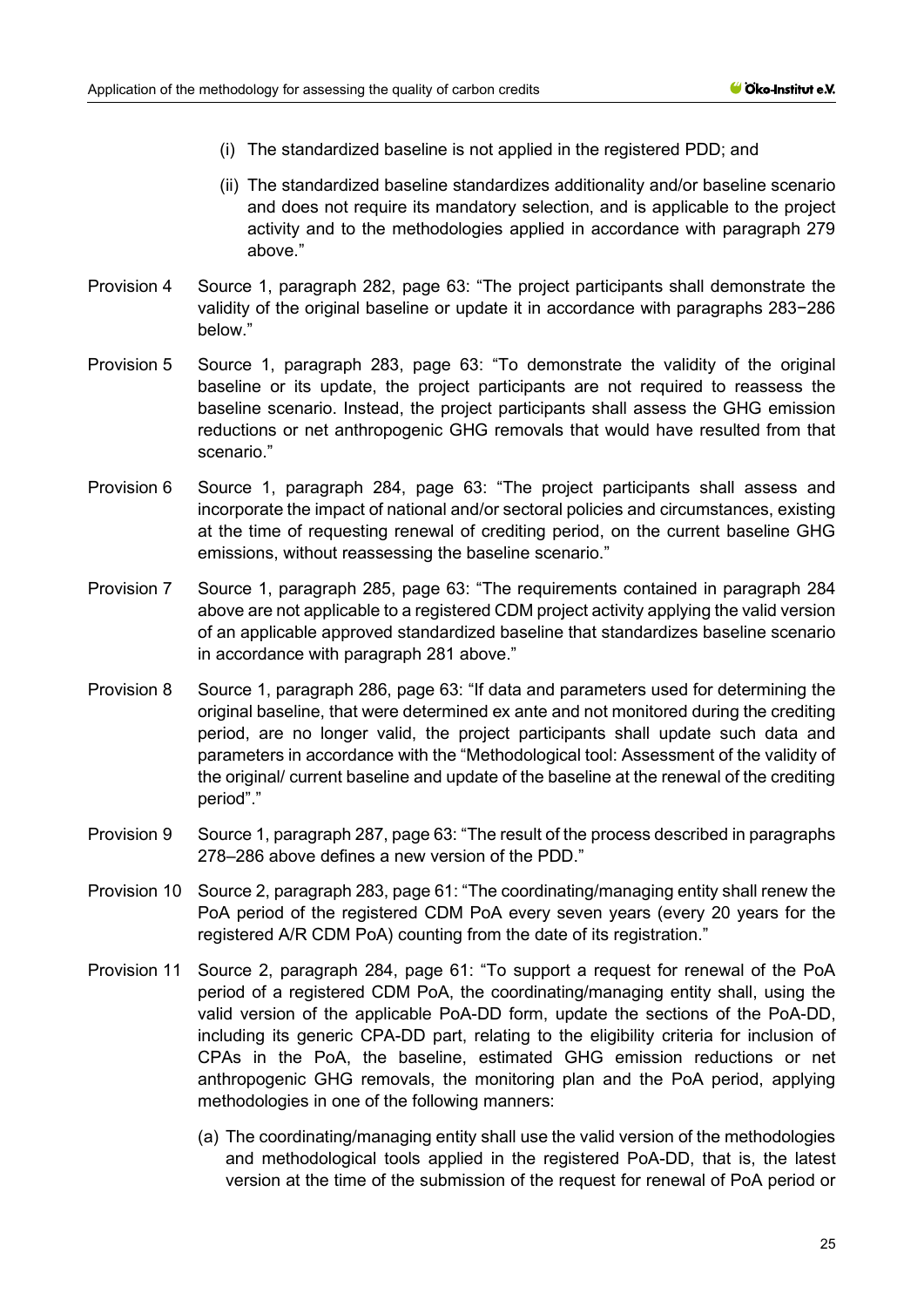the previous version if the submission of the request for renewal of the PoA period is still within the grace period of the previous version for use;

- (b) If the any of the methodologies applied in the registered PoA-DD was withdrawn after the registration of the PoA and was replaced by consolidated methodologies, the coordinating/managing entity shall use the valid version of the consolidated methodologies; or
- (c) If the PoA does not meet the applicability conditions of the methodologies or methodological tools under the options in subparagraphs (a)or (b) above due to their revisions or due to the update of the baseline, the coordinating/managing entity shall either:
	- (i) Select other applicable approved methodologies; or
	- (ii) Request, through the DOE that conducts validation for renewal of the PoA period, a deviation from the valid version of the methodologies (including consolidated methodologies thereof) or the methodological tools applied in the registered PoA-DD, or from any other selected methodologies, or any other methodological tools applied in accordance with the selected methodologies."
- Provision 12 Source 2, paragraph 285, page 61: "For renewal of the PoA period of a registered CDM PoA, the coordinating/managing entity is not required to reassess the additionality of the PoA nor update the section of the PoA-DD relating to additionality."
- Provision 13 Source 2, paragraph 286, page 62: "In updating the PoA-DD of the registered CDM PoA in accordance with paragraph 284 above, the coordinating/managing entity shall consider the application of an approved standardized baseline to the PoA as follows:
	- (a) The coordinating/managing entity shall use the valid version of an approved standardized baseline if:
		- (i) The standardized baseline is applied in the registered PoA-DD and the valid version of the standardized baseline is applicable to the PoA and to the methodologies applied in accordance with paragraph 284 above; or
		- (ii) The standardized baseline is not applied in the registered PoA-DD but the valid version of the standardized baseline whose selection is mandatory is applicable to the PoA and to the methodologies applied in accordance with paragraph 284 above. However, the coordinating/managing entity may update the PoA-DD without selecting such standardized baseline if the submission of the request for renewal is made within 240 days after the standardized baseline became valid;
	- (b) If the valid version of the standardized baseline applied in the registered PoA-DD is no longer applicable to the PoA and/or to the valid version of the methodologies applied in the registered PoA-DD due to a revision of the standardized baseline after the registration of the PoA, the coordinating/managing entity shall:
		- (i) Select another applicable approved standardized baseline; or
		- (ii) Use only the valid version of the methodologies applied in the registered PoA-DD, that are still applicable to the PoA and that can be used independently for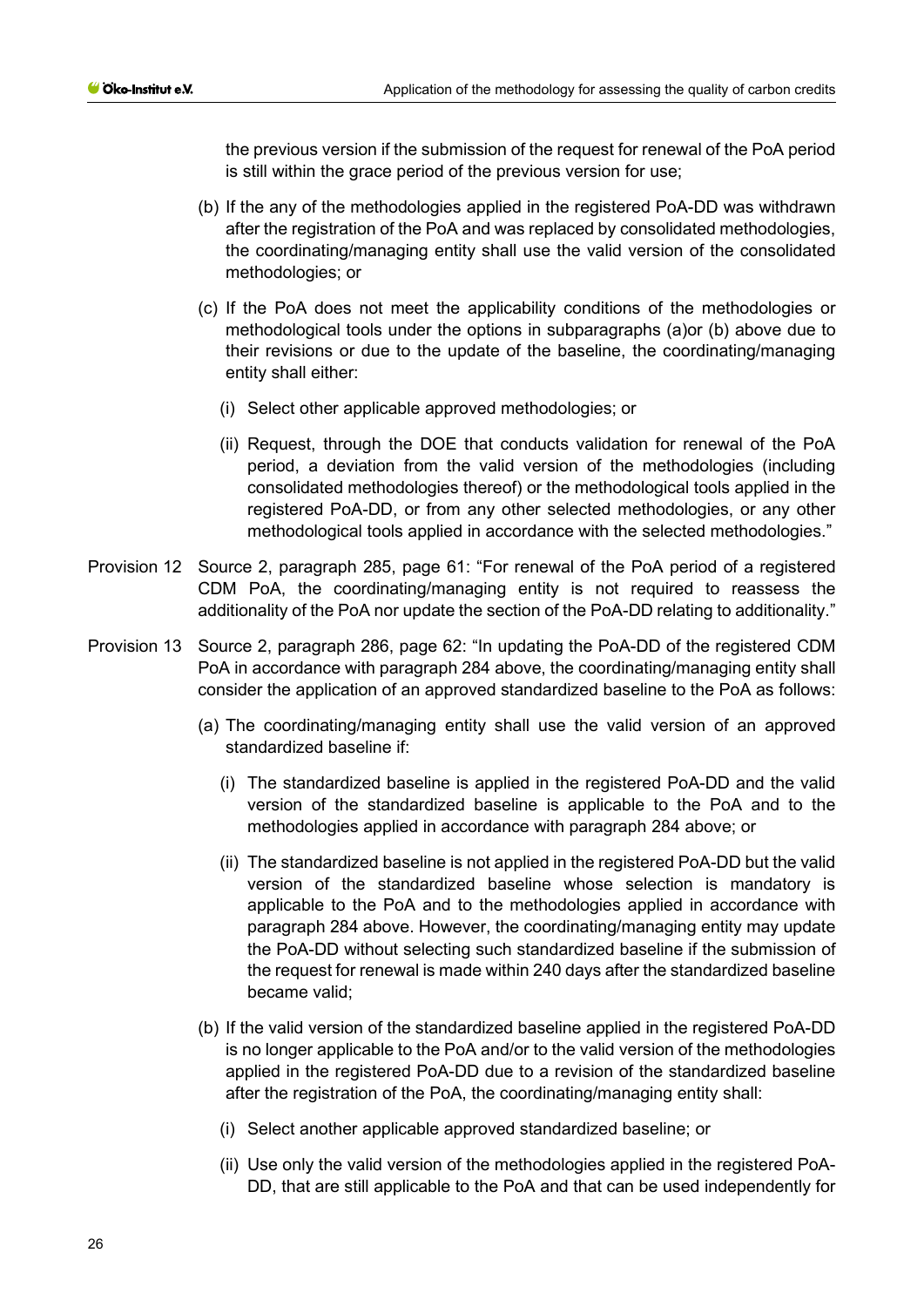estimating GHG emission reductions or net anthropogenic GHG removals without using the standardized baseline applied in the registered PoA-DD;

- (c) The coordinating/managing entity may use the valid version of an applicable approved standardized baseline if:
	- (i) The standardized baseline is not applied in the registered PoA-DD; and
	- (ii) The standardized baseline standardizes baseline emissions only and does not require its mandatory selection, and is applicable to the PoA and to the methodologies applied in accordance with paragraph284 above;
- (d) The coordinating/managing entity shall not use an applicable approved standardized baseline if:
	- (i) The standardized baseline is not applied in the registered PoA-DD; and
	- (ii) The standardized baseline standardizes additionality and/or baseline scenario and does not require its mandatory selection, and is applicable to the PoA and to the methodologies applied in accordance with paragraph 284 above."
- Provision 14 Source 2, paragraph 287, page 63: "The coordinating/managing entity shall describe how to demonstrate the validity of the original baseline or how to update it for each of the corresponding CPAs in accordance with the provisions in paragraphs 288−291 below."
- Provision 15 Source 2, paragraph 288, page 63: "To demonstrate the validity of the original baseline or its update, the coordinating/managing entity is not required to re-assess the baseline scenario. Instead, the coordinating/managing entity shall assess the modalities to calculate GHG emission reductions or net anthropogenic GHG removals that would have resulted from that scenario."
- Provision 16 Source 2, paragraph 289, page 63: "The coordinating/managing entity shall assess and incorporate the impact of national and/or sectoral policies and circumstances existing at the time of requesting renewal of the PoA period on the modalities to estimate baseline GHG emissions for the subsequent crediting period of each corresponding CPA, without reassessing the baseline scenario."
- Provision 17 Source 2, paragraph 290, page 63: "The requirements contained in paragraph 289 above are not applicable to a registered CDM PoA applying the valid version of an applicable approved standardized baseline that standardizes baseline scenario in accordance with paragraph 286 above."
- Provision 18 Source 2, paragraph 291, page 63: "If data and parameters used for determining the original baseline, that were determined ex ante and not monitored during the PoA period, are no longer valid, the coordinating/managing entity shall update such data and parameters in accordance with the "Methodological tool: Assessment of the validity of the original/current baseline and update of the baseline at the renewal of the crediting period"."
- Provision 19 Source 2, paragraph 292, page 63: "The result of the process described in paragraphs 284−291 above defines a new version of the PoA-DD including its generic CPA-DD part."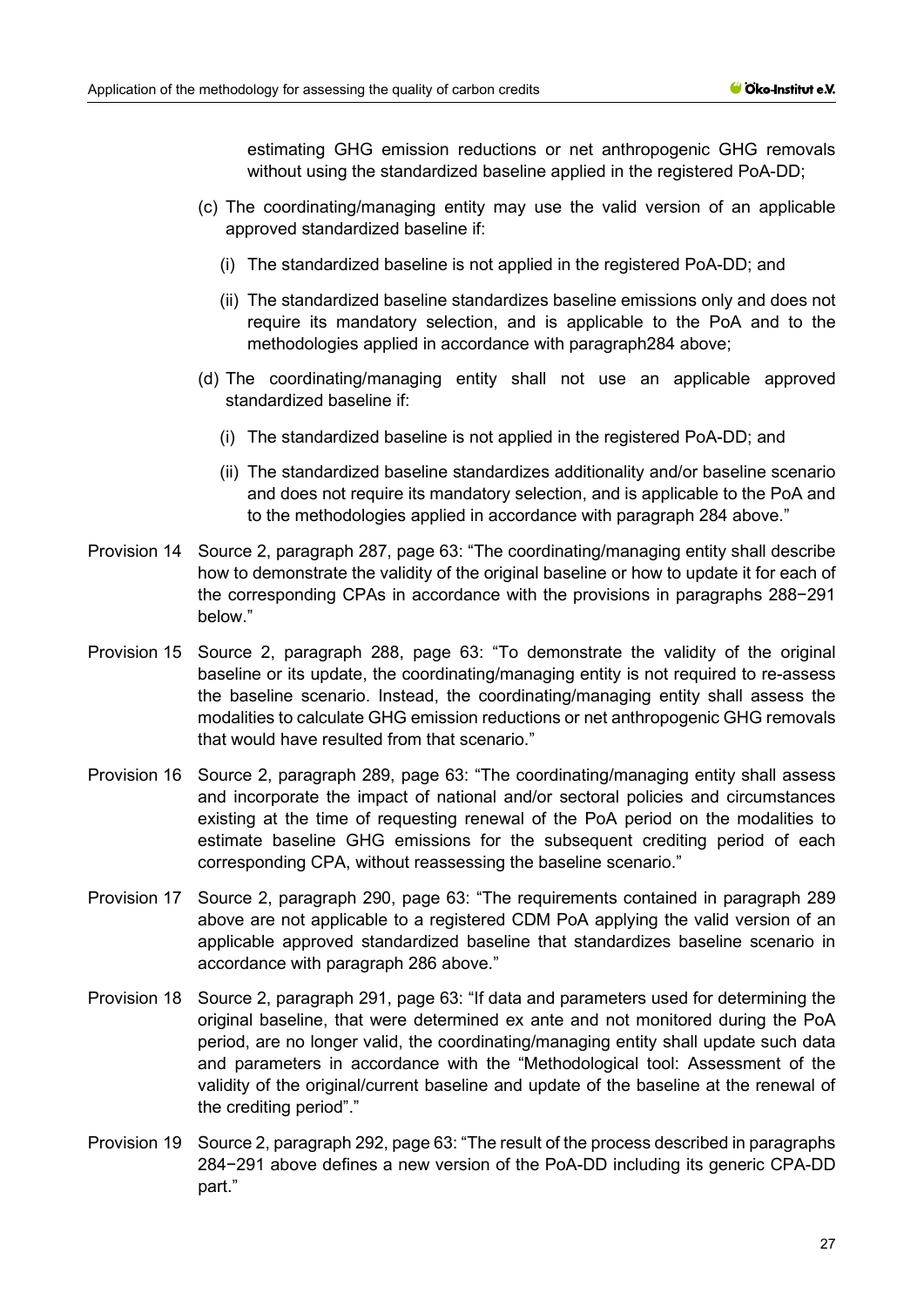- Provision 20 Source 2, paragraph 293, page 63: "Notwithstanding paragraph 283 above, if, in accordance with the "CDM project cycle procedure for programmes of activities", the PoA-DD has been revised because the applied methodologies and/or the standardized baselines have been revised or replaced after having been placed on hold or withdrawn, the next renewal of the PoA period shall occur seven years (20 years for the A/R PoA) after the approval of the revised version of the PoA-DD and every seven years (20 years for the A/R PoA) thereafter."
- Provision 21 Source 2, paragraph 294, page 63: "The coordinating/managing entity shall ensure that the MoC statement is up to date."
- Provision 22 Source 2, paragraph 295, page 63: "The coordinating/managing entity wishing to combine a request for approval of any types of changes to the registered CDM PoA with a request for renewal of the PoA period may submit combined requests in accordance with the "CDM project cycle procedure for programmes of activities"."
- Provision 23 Source 2, paragraph 296, page 63: "The coordinating/managing entity or the project participants shall select a DOE, accredited for the validation function and in the sectoral scopes linked to the applied methodologies and relevant to the registered CDM PoA, and submit the updated PoA-DD, together with supporting documentation, to the DOE for validation for renewal of the PoA period of the PoA. The coordinating/managing entity or the project participants shall have a contractual arrangement with the DOE for the validation."
- Provision 24 Source 2, paragraph 297, page 63: "The coordinating/managing entity shall submit to the selected DOE the updated PoA-DD, together with supporting documentation, for validation."
- Provision 25 Source 2, paragraph 298, page 63: "At any time before the adoption of the decision on the request for renewal of PoA period, the coordinating/managing entity may contact the DOE to withdraw the request."
- Provision 26 Source 2, paragraph 299, page 64: "To renew the crediting period of an included CPA, the coordinating/managing entity shall, using the valid version of the applicable CPA-DD form, update the sections of the CPA-DD in accordance with the latest version of the PoA-DD, relating to the demonstration of eligibility for being included in the PoA, the baseline, estimated GHG emission reductions or net anthropogenic GHG removals, the monitoring plan and the crediting period."
- Provision 27 Source 2, paragraph 300, page 64 "If data and parameters used for determining the original baseline, that were determined ex ante and not monitored during the crediting period, are no longer valid, the coordinating/managing entity shall update such data and parameters in accordance with the "Methodological tool: Assessment of the validity of the original/current baseline and update of the baseline at the renewal of the crediting period"."
- Provision 28 Source 2, paragraph 301, page 64: "The coordinating/managing entity or the project participants shall select a DOE, accredited for the validation function and in the sectoral scopes linked to the applied methodologies and relevant to the registered CDM PoA, and submit the updated CPA-DD, together with supporting documentation, to the DOE for validation for renewal of the crediting period of the included CPA. The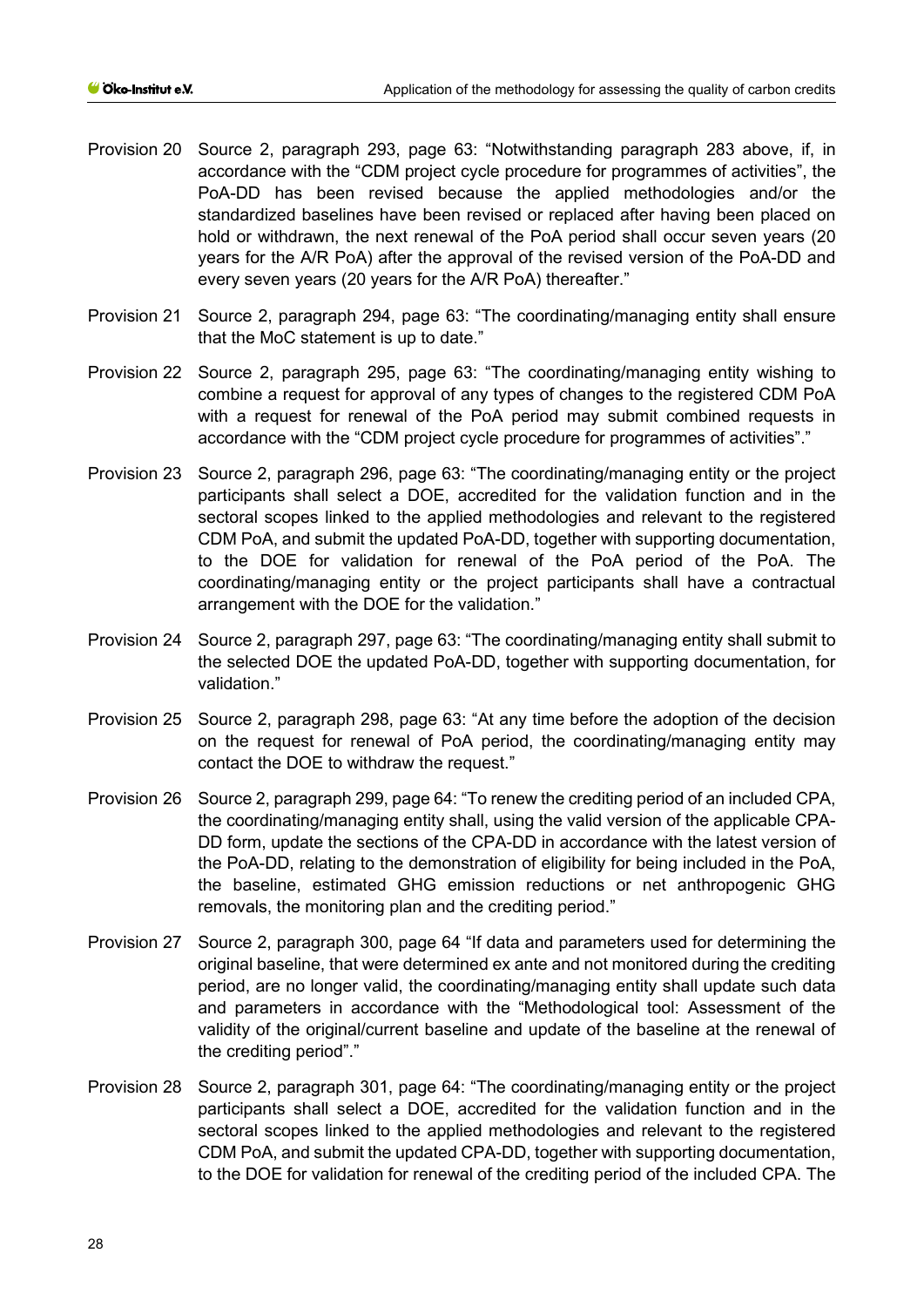coordinating/managing entity or the project participants shall have a contractual arrangement with the DOE for the validation."

Provision 29 Source 2, paragraph 302, page 64: "The coordinating/managing entity shall submit to the selected DOE the updated CPA-DD, together with supporting documentation, for validation."

# **Assessment outcome**

No (0 Point).

# **Justification of assessment**

The baseline emissions are required to be updated for any project activities seeking to renew their crediting periods (Provisions 1 and 2). This requires that the baseline emissions are either determined to still remain valid or to be updated (Provisions 3 to Provision 9). The same requirements apply for PoAs (Provision 10 to Provision 29). The program provisions include a requirement to evaluate and adjust (if needed) the baseline emissions, but it is not required to re-evaluate the appropriateness of the selected baseline scenario (Provisions 5, 6, 15 and 16). Therefore, the indicator is not fulfilled.

# **Indicator 1.3.1.16**

# **Relevant scoring methodology provisions**

"In the case of project types where the baseline scenario is the continuation of the current situation (i.e. not undertaking any investment), the program requires the re-assessment of additionality at the renewal of the crediting period." (See methodology for further explanation)

# **Information sources considered**

- 1 CDM project standard for project activities, Version 02.0. CDM-EB93-A04-STAN. 29 November 2018. Available: [https://cdm.unfccc.int/sunsetcms/storage/contents/stored-file-](https://cdm.unfccc.int/sunsetcms/storage/contents/stored-file-20181221092046526/Reg_stan04v02.pdf)[20181221092046526/Reg\\_stan04v02.pdf](https://cdm.unfccc.int/sunsetcms/storage/contents/stored-file-20181221092046526/Reg_stan04v02.pdf)
- 2 CDM project standard for programmes of activities. CDM-EB93-A04-STAN. Version 02.0. 29 November 2018. Available: [https://cdm.unfccc.int/sunsetcms/storage/contents/stored-file-](https://cdm.unfccc.int/sunsetcms/storage/contents/stored-file-20181221092036152/Reg_stan03v02.pdf)[20181221092036152/Reg\\_stan03v02.pdf.](https://cdm.unfccc.int/sunsetcms/storage/contents/stored-file-20181221092036152/Reg_stan03v02.pdf)

- Provision 1 Source 1, paragraph 28, page 62: "For renewal of crediting period of a registered CDM project activity, the project participants are not required to reassess the additionality of the project activity nor update the section of the PDD relating to additionality."
- Provision 2 Source 2, paragraph 285, page 61: "For renewal of the PoA period of a registered CDM PoA, the coordinating/managing entity is not required to reassess the additionality of the PoA nor update the section of the PoA-DD relating to additionality."